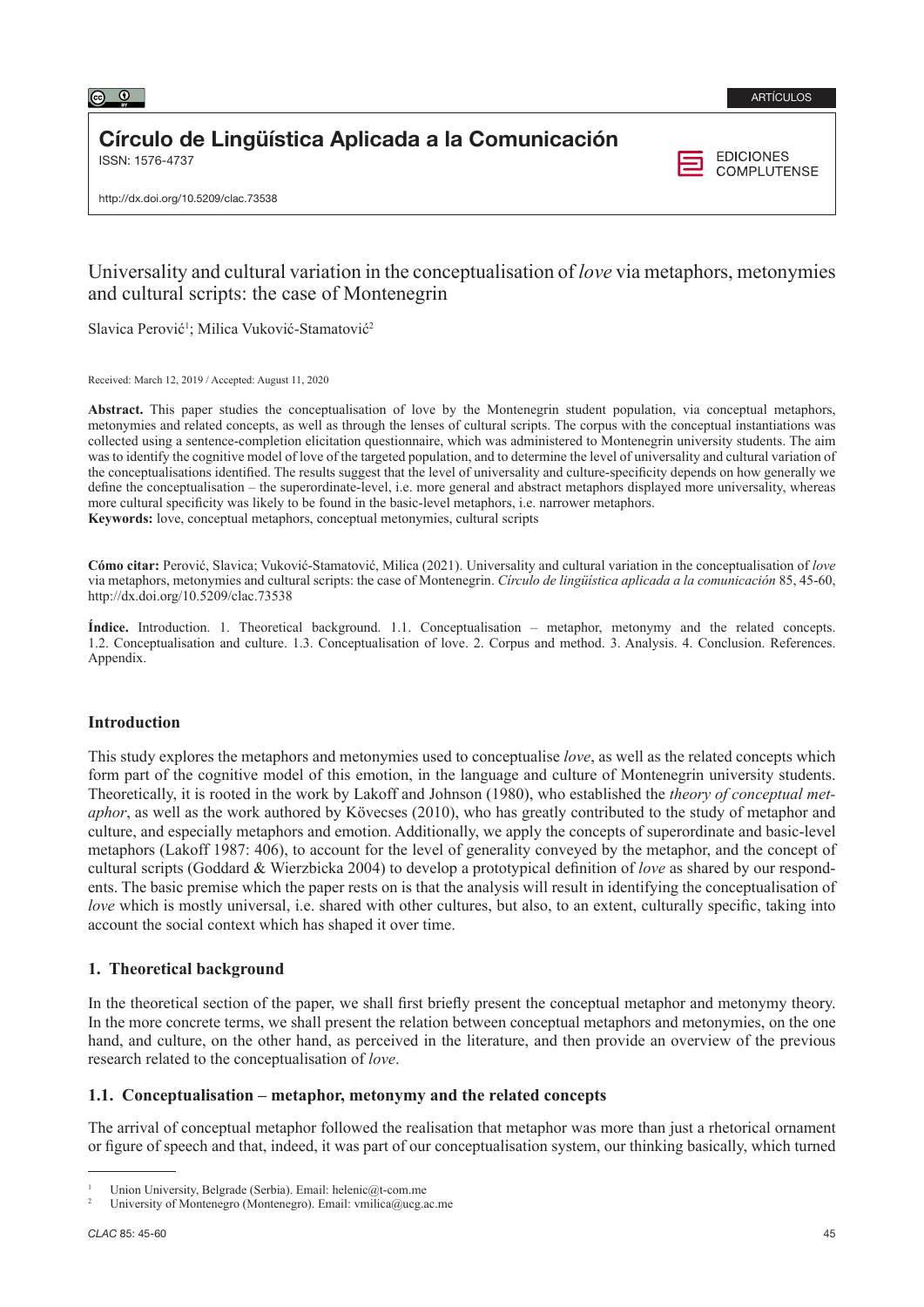out to be quite metaphorical in its nature. This idea underlies the seminal work – *Metaphors we Live by*, authored by Lakoff and Johnson (1980), which lay the foundations for the cognitive study of metaphor. In other words, in this line of theory and research, metaphor is thought to be facilitating our understanding of the world and thus exceeding the level of just linguistic expression; rather, it is understood as a mental mapping in our brain which is reflected in the language (Lakoff 1987; Langacker 1987; Fauconnier 1994, 1997; Gibbs 1994; Taylor 2002; Kövecses 2005). As such, metaphor is omnipresent and it is used to various discourse and pragmatic purposes (Martin 2010; Jackson 2012).

The rationale behind the metaphorical mechanism is that one domain is mapped onto another domain, i.e. A is B, or we think of A as B. Let us explain the mechanism by using a common metaphor time is money. In this metaphor, *money* is the domain which is more concrete as it is based in our daily experience with banknotes, coins etc. On the other hand, *time* is an abstract notion. Using the metaphorical analogy, we map the more concrete domain, the *source*  domain of *money*, onto the more abstract domain, the *target* domain of *time*. As a result, we think of *time* in terms of *money*, or of *time* as *money*. It is a mental process which is reflected in various linguistic expressions such as *to spend, waste, cost* or *invest time*, *inter alia*.

The relation between the source and the target domain is such that one particular source domain can be mapped onto various target domains or vice versa – for instance, time can also be thought of as a moving object (e.g. *Time flew by*), container (e.g. *We did it in three minutes*), or water (e.g. *the great river of time*). The choice of the domains to be mapped depends on various conditions, among which various human experiential aspects prevail (Kövecses 2010: 85), but also the culturally specific factors play an important role. Thus, the MOVING OBJECTS and containers are experience-based, whereas the latter metaphor (time is water) is culturally specific – it is rather infrequent in English, but it abounds, for example, in Chinese, where *water* is one of the basic elements in the Chinese culture (Hongxiao & Wilcox 2015). We shall say more about the relationship between metaphor and culture in the next section.

"In case of metonymy, conceptual projection takes place within the same domain, unlike metaphor, where one domain is conceived in terms of another" (Lakoff & Johnson 1980). Common metonymic patterns include part for the whole (e.g. *I see some new faces today* > face for the person), object used for user (e.g. *The piano has the flu today*  > piano for the piano player), producer for the product (e.g. *She loves Dalí* > Dalí for Dalí's paintings), place for the event (e.g. *The U.S. administration doesn't want another Pearl Harbour* > Pearl Harbour for the historical event of bombing Pearl Harbour), etc. As in the case of metaphors, metonymies are also marked by universality and cultural specificity (Zhang 2013) – in the examples above, the metonymy face for the person is probably universal, whereas the metonymy PEARL HARBOUR FOR THE HISTORICAL EVENT OF BOMBING PEARL HARBOUR displays specificity. Both metaphors and metonymies allow for and facilitate understanding; metonymy, however, also has a referential function (Lakoff & Johnson 1980).

What we attempt at in this paper is extrapolating a *cognitive model* (i.e. a prototypical mental representation) of love, as shared amongst the Montenegrin student population. This model, according to Kövecses (2008b), comprises both conceptual metaphors and conceptual metonymies, as well as the *related concepts*. The author defines the related concepts as those which form a part of the network of concepts associated with the concept in question – "romantic love, for example, seems to have a very large and elaborate network of concepts, including friendship, respect, intimacy, affection, sexual desire, enthusiasm, and others" (Kövecses 1990: 41). These can be ordered on a periphery-to-centrality scale – liking and affection would be more central, as they are inherent to love, whereas the others are just loosely associated with love and thus more peripheral (e.g. friendship and respect) (see Rosch 1978; Kövecses 2008a).

This comprehensive model is quite useful for studies working with authentic data, which apply the bottom-up approach, as is the case with our study of the conceptualisation of love.

In addition, we apply the terms *superordinate* (or constitutive) and *basic-level* (or principal) metaphors, developed by Lakoff (1987: 406). The former use source domains such which are more abstract and general, whereas the others convey basic-level concepts, more rooted in the experience, which are "information-rich and rich in conventional mental imagery" (Ibid). Lakoff uses the example of the metaphors conceptualising *anger* to differentiate between the two metaphor types – the superordinate ones contain the source domains such as entity, intensity, limit, force and control, whereas those basic-level ones contain source domains such as hot fluid, insanity, fire, burden, struggle (Ibid).

#### **1.2. Conceptualisation and culture**

Kövecses (2010: 204) notes that conceptualisations occur under a simultaneous impact of two factors, or pressures, as he puts it – that of the universal body experience and that of the context determined by a specific culture. Thus, on the one hand, "since bodily experience is pretty much alike across the globe, image schemas are likely to be universal, and their associated conceptual metaphors will probably be shared by many different cultures" (Boers 1999: 48). On the other hand, however, cognition stems from the interaction of the body with the cultural world (Gibbs 1999: 162). Thus, some metaphors and metonymies tend to be more universal, whereas others are largely shaped by the context and the culture they originate from (Lakoff & Johnson 1980; Grady 1997; Hines 1999; Goatly 1998;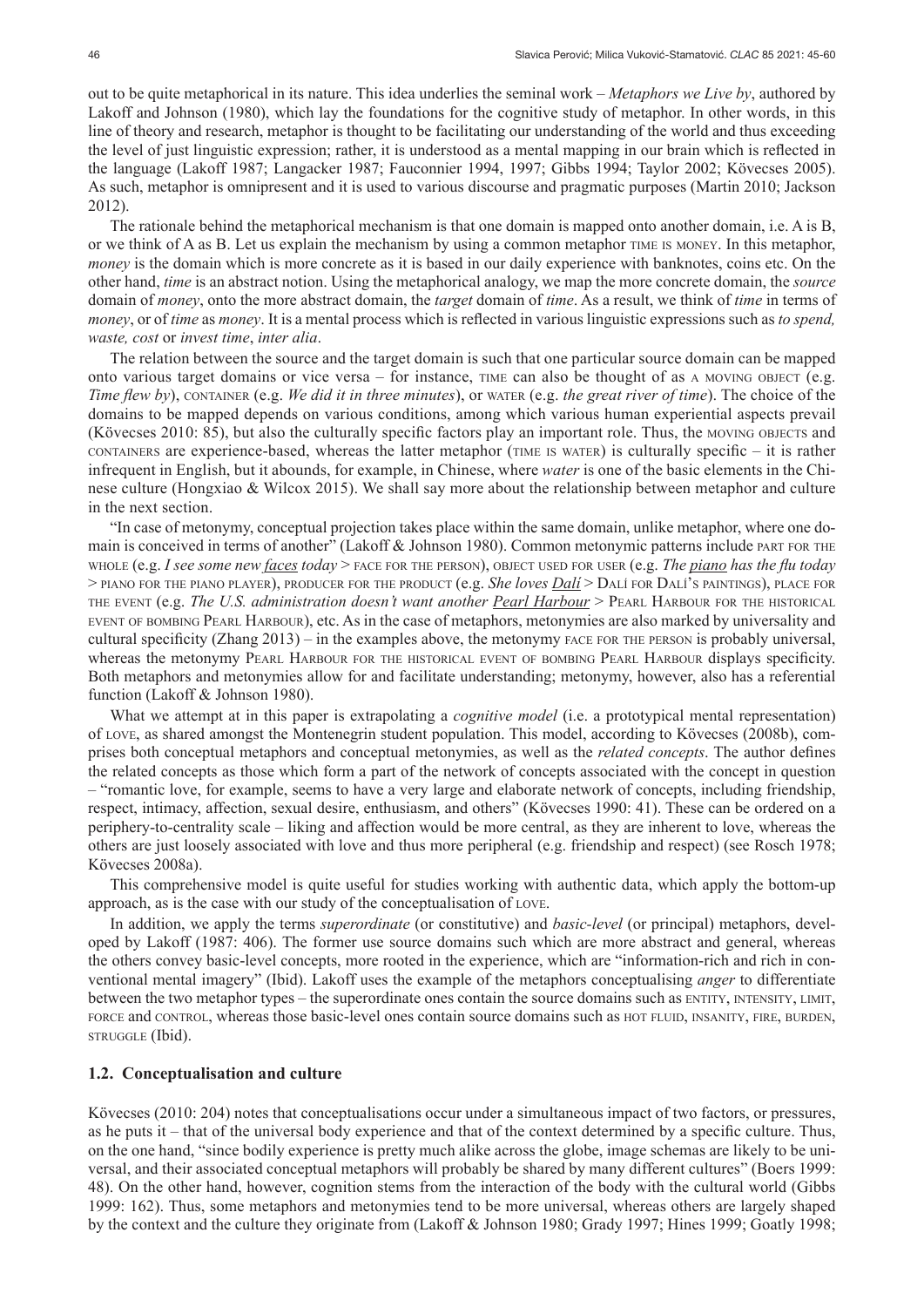I-wen Su 2002; Perović 2009, 2011; Kövecses 2010; Koller 2011; Zhang 2013). Further, cultures and languages themselves are not monolithic but instead comprise much diversity arising from social, regional, ethnic, subcultural, diachronic and individual differences, all of which can be factors specifically shaping our conceptualisations. The ratio of what is universal and what is culturally specific is still a matter of debate, although some researchers have pointed out that too much emphasis has been given to the universality of the conceptual structures, which has, in turn, resulted in neglecting the many cases of conceptualisations which are not universal (Fernandez 1991; Kövecses 2005, 2010).

We might say that metaphors and metonymies can provide an insightful snapshot of the beliefs and values of the culture and language they are part of. As Lakoff and Johnson (1980: 22) argue, "the most fundamental values in a culture will be coherent with the metaphorical structure of the most fundamental concepts in the culture". Thus, the metaphors we use to understand the intangibles such as time, inner life, moral values, emotions, social institutions, are vital to the way we experience them in a culture (Kövecses 2005: 2). In other words, the cultural patterns shape the way we conceptualise our reality and this mostly occurs via conceptual metaphors (Kövecses 2006: 109-110; Dragićević 2008: 83).

We have already noted that the linguistic analysis of conceptual metaphor and metonymy goes deeply into cognition. The relation of cognition, language and culture has been the focal point of another theory relevant to our paper – that of *cultural scripts*, as proposed by Wierzbicka (2006) and Goddard and Wierzbicka (2004). This theory has been largely influential in the studies of the interface between language and culture, and may thus provide another framework for our study.

As speech communities vary in the way they speak and how people think about social interaction, the term *script*  has been developed to account for these differences, to represent the common assumptions that underly the community's discourse conventions.

We shall illustrate the concept of scripts using the one relevant for our paper – that for *love*, as understood in the Western world, developed by Wierzbicka (1992: 145):

*love* (X loves person Y) (a) X knows Y (b) X feels something good towards Y (c) X wants to be with Y (d) X wants to do good things for Y

The script assumes that *love* means wanting to be with another person and to do good things for him/her. In addition, Goddard developed a similar, somewhat broader definition (2003: 121):

X loves person- $Y =$ X thinks good things about Y X wants to do good things for Y X wants good things to happen to Y X often thinks about Y when X thinks about Y, X often feels something good

The script can be broken down into three components: X thinks about  $Y$  – the rational component; X feels good toward Y – the sensual component; and X wants to do only good things for Y – the component of will (Rubtcova  $\&$ Pavenkov 2015: 9).

Although these two are Western scripts of *love*, we assume that there is some universality in them. Still, Wierzbicka (1992: 147) notes that "it is an illusion to think that it is a universal, 'natural', or 'basic' human concept". Gareis and Wilkins (2011: 225) suggest that "the term love is an outcome of sociocultural forces... culture and love are symbiotic".

It will be interesting to see how the Montenegrin student script for *love* fits into the Western ones presented above. The concept of cultural scripts might provide a framework for our model, reconstructed by generalising the metaphors at the superordinate level, especially in the domain of *intracultural variation* (Kövecses 2010), i.e. the communication and contact between the various historical points of within a single culture. The diachronic awareness might allow us to explain any cultural residues.

## **1.3. Conceptualisation of love**

Love belongs to the general field of emotions and the language of emotions seems to be very figurative. Generally, emotions as the abstract domain are most often conceptualised in terms of *matter* (Klikovac 2000: 191-203) – more specifically, *liquid, man, animal, plant, fire, storm, mechanism* and *load* (Dragićević 2006: 99-100). The conceptual metaphors for emotions are derived from the primary metaphors, which can be hierarchically organised (Grady 1999).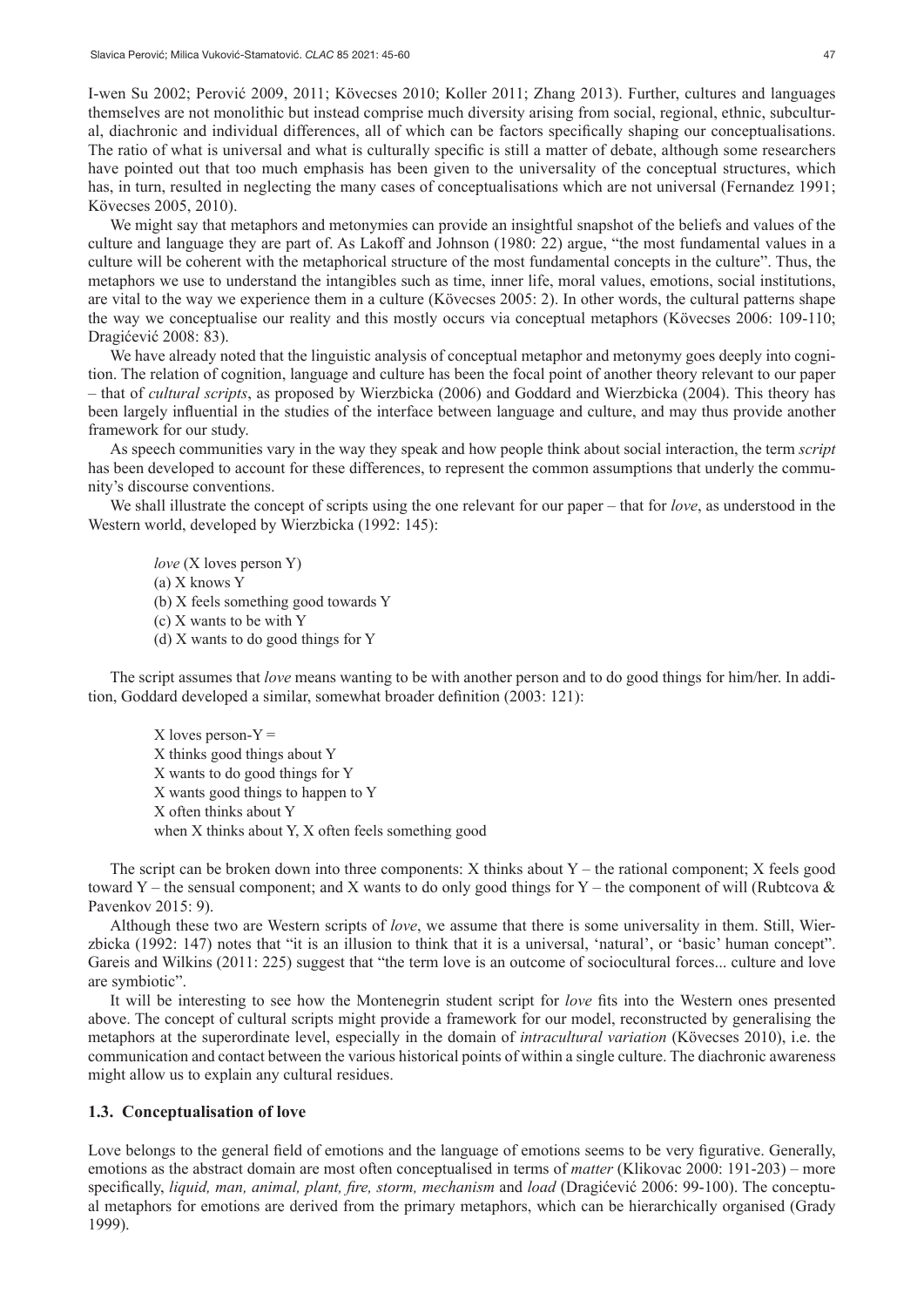On the top of the hierarchy of the conceptual metaphors for emotions, we naturally find the most generic or *superordinate* ones: causes are forces (Talmy 1988; Kövecses 2008a) and emotions are forces. As forces can be either natural or physical, somewhat narrower metaphors are emotions are physical forces and emotions are natural forces. Love is one of the emotions, which allows for still narrower metaphors: love is <sup>a</sup> physical force and love is <sup>a</sup> natural force (Kövecses 2010: 111). The bottom end of the hierarchy is occupied by the more concrete metaphors, i.e. basic-level metaphors, such as love is fire, instantiated by the metaphorical expressions such as *to burn with love, keep the flame alive, rekindle romance,* etc.

Commenting on variation in conceptual metaphor, Kövecses (2005) notes that *love* as the abstract domain is understood differently across cultures. Thus, "love is conceptualised as a journey, unity, hunting, and so forth, in many cultures, including English, Hungarian, and Chinese, but in Chinese LOVE IS FLYING A KITE" (Kövecses 2005: 3). In this quote, we see that some of the conceptualisations may be largely universal, whereas others are culturally specific (the kite analogy).

It would be difficult to try to list of all conceptual metaphors for love identified in the cognitive literature, but we shall name some of the most well-known ones: love is <sup>a</sup> journey / unity / madness / magic (Lakoff & Johnson 1980), trap / container / economic exchange / game / food / fire (Kövecses 2005), fluid / opponent / captive animal / war / social superior / rapture (Kövecses 2008a), hunt (Lopez Maestre 2015), etc. However, not many papers have been devoted to the study of the conceptualisation of love in the cultures of small nations, such as the Montenegrin. Such studies could suggest how many of the said metaphors are cross-cultural, as well as reveal some culturally specific ones, to add to the array.

Using Kövecses' work as a starting point, Tissari (2003) devotes special attention to the conceptualisation of love in English, being the first to offer a diachronic perspective to the issue. This is a most in-depth study of the matter and, in addition, it is corpus-based, unlike most of the other studies.

Thus far, metaphors of love have been understudied in Montenegrin and in the related languages of the Western Balkans as well. Two authors have dealt with the topic – Stanojević studies the metaphor LOVE IS WAR in Croatian (1999), whereas Perović (2017) studies how *woman, man, marriage* and *love* are conceptualised in Montenegrin.

The metonymic representations of love have been studied much less, but this can also be said for the study of metonymy in general. Sometimes, metonymy is reduced to just a subtype of metaphor but even when granted separate existence, its studies are usually subordinate to that of metaphor (Truszczyńska 2003: 221). Another issue is that "whether we apply a more or less traditional account of metonymy, it constantly intertwines with metaphor in the data" (Tissari 2003: 416), as the line between the two is often not a clear-cut one. Among the rare authors to deal with this issue (although this interest was also subordinate to that of studying metaphors), is Kövecses, who identifies a number of conceptual metonymies for love: intimate sexual behaviour stands for love, body heat stands for love (1990), increase in heart rate stands for love, blushing stands for love, dizziness stands for love, physical weakness stands for love, sweaty palms stand for love, inability to breathe stands for love, interference with accurate perception stands for love, inability to think stands for love, preoccupation with another stands for LOVE, PHYSICAL CLOSENESS STANDS FOR LOVE, SEX STANDS FOR LOVE (2000), etc.

Our empirical data should determine the percentage of the conceptual metaphor and the conceptual metonymy used for conceptualising *love* amongst our respondents and we shall devote our attention to the study of both accordingly, so as to avoid the trap of any bias towards metonymy as a "minor" conceptualisation mechanism.

The perception of Love is largely shaped by the social and historical factors, which yield many different conceptualisations. Let us, for example, briefly consider how romantic love and its conceptualisations have evolved over time. Giddens (1995: 8) notes that love comes from the universal human feelings and emotions, where, sociologically, love expresses the mutual physical and personal attraction between two individuals. We often too readily believe that such an idea of romantic love has always been the norm, but the notion has become generally accepted only as of late and only in some parts of the world; such view of love was not part of many cultures for most of the human history. Romantic love is not (necessarily) a natural part of human life – it is actually shaped by the socio-historical influences; however, the developed world today views emotional communication or intimacy as the foundation of a good relationship (Giddens 2009: 330). Thus, the conceptualisation of this kind of love has varied from that of the *necessary weakness* or even a kind of *disease* (Monter 1977: 123), to that of the *holy unity* (in the Christian context, in particular), or the contemporary Western views including *sport, gamble*, etc. Still, in her diachronic cognitive study, Tissari (2003: 367) finds that *romantic* or *sexual* love is the most prominent category in both the Early Modern and Present-Day English.

Additionally, it is useful to note that the Montenegrin culture could historically be denoted as patriarchal and that this might have an influence on how some key phenomena are conceptualised. Thus, in their study on how women are conceptualised in the Montenegrin culture, Bratić and Vuković-Stamatović (2017) note that, apart from the universal ones, some very culturally specific metaphors of women may be found in the still rather patriarchal Montenegro – such as the conceptualisation of females as males. Thus, daughters are addressed by "sine moj", which directly translates to "my son", especially by their mothers, to express a special love for them (historically and, unfortunately, very commonly to this day, having sons is preferred to having daughters by a considerable number of Montenegrins); in addition; strong, capable and resourceful women are often referred to as "čoek-žena" (short from *čovjek-žena*), where the literal translation would be "man-woman" or "he-woman"). However, as is the case with much of the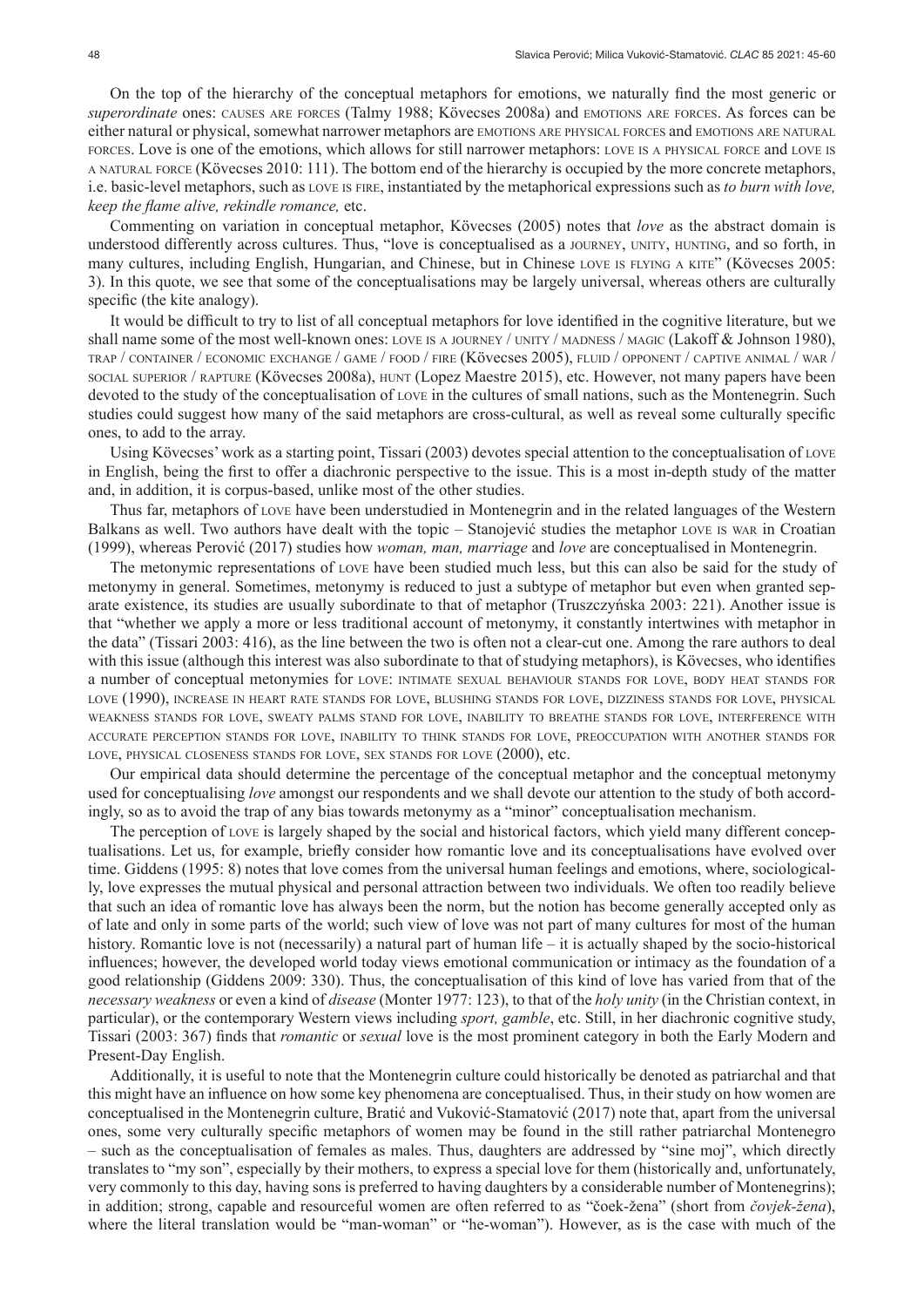world, Montenegro has been exposed to the globalisation of values, *inter alia*, including the contemporary Western conceptualisations of love (see, for instance, Pešić 1986; Baković 1997). The mix of the "old-fashioned" and modern views of love are to be expected everywhere, even the West, but we hypothesise that this will be much more evident amongst our respondents – the Montenegrin young population.

Montenegrins, both individually and as a society, are quick to express love, though only formally, in various kinds of their mutual relations, notes the sociologist Božović (2014: 9). This does not go for the romantic type of love, which many Montenegrins (and other Balkan Slavs) prefer to convey through actions rather than words, judging by the research done by Zavašnik and Šestić (2014: 250). This may be typical of rather patriarchal societies, as the rise of romantic love is more of a recent, modern phenomenon, and is actually associated with the wane of patriarchal power (Giddens 1992: 41-42).

#### **2. Corpus and method**

The corpus analysed in this paper are the responses of 250 students from two Montenegrin universities (the University of Montenegro and the Mediterranean University) to the question of what *love* is, administered in the spring term 2015. The gender ratio was approximately 1:1 (123 males and 127 females), and the age group was 19-20. They were asked to complete the sentence: *Love is (like)...* The students were instructed to provide a brief response in a few words, in as little time as possible, to complete the said utterance. They were not given any further instructions.

The simile presented before the students (which, under the conceptual metaphor theory, is a conceptual metaphor) is basically the wording used for defining a conceptual metaphor (love is <sup>x</sup>), with *love* as the target domain. Thus, the responses were *per se* largely metaphorical or metonymical, in the sense that all the expressions used by the students had meanings different from those basic ones in the dictionary entries – which is why the use of the procedures such as MIPVU (Steen et al. 2010) for the identification of metaphorical expressions was not necessary, as the two domains (the target one of love and the source domain provided by the students) contrasted by default, which is the condition for the identification of metaphor according to MIPVU. Some of the expressions were identified as *related concepts*, concepts associated with *love* that form part of the cognitive model of *love* (see the theoretical section), although it turned out that these could be easily rephrased into metaphors as well, which we did (see the Anaysis).

We applied the filter of repetitiveness to the expressions provided by the respondents and included in the analysis only those with at least three linguistic realisations (Hines 1999: 149; Bratić and Vuković Stamatović 2017), as one of our aims was to find a link between the manners of conceptualisating love, on the one hand, and culture, on the other hand, and thus the more common expressions were believed to be more representative of the latter.

The next step in the procedure was to associate the recurrent metaphorical and metonymic expressions used by the students, with their underlying conceptual metaphors and conceptual metonymies. For the most part, we relied on the conceptual metaphors and metonymies recognised in the literature (see the section on the previous research), whereas those metaphors and metonymies still unidentified were defined by applying the analogy with those recognised ones.

For the conceptual metaphors which were most frequent, we reconstructed the *mappings*, so as to account for the cognitive and semantic structures used as the basis for the analogy.

When studying conceptualisations with a specific target domain, researchers usually resort to dictionary entries or anecdotal evidence to illustrate their points. Collecting them from authentic discourse would be an exceedingly difficult task, as, for instance, one would need to go over enormous stretches of text to come across a single metaphorical expression which would be an instantiation of the metaphor sought. Some authors resort to seeking metaphorical realisations by searching through the corpus using the words from either the source or the target domain, or both, but this typically involves bias as the researchers look for what they expect to find. Still, we felt that there was a need to work with authentic data, which was why the elicitation method via a questionnaire was used in this study.

Our basic assumption is that the analogies provided by the students will reflect their entrenched conceptualisations of this domain. Another assumption is that the results will be indicative of how young Montenegrin population thinks about love. We grant that probably different results would be obtained for other age groups from the same culture, which is why we do not seek to present the results as absolutely valid for the Montenegrin language and culture in general.

#### **3. Analysis**

Table 1 provides an overview of all the conceptual metaphors, conceptual metonymies and related concepts used to conceptualise love by the Montenegrin students surveyed. The linguistic instantiations found are given in the Appendix.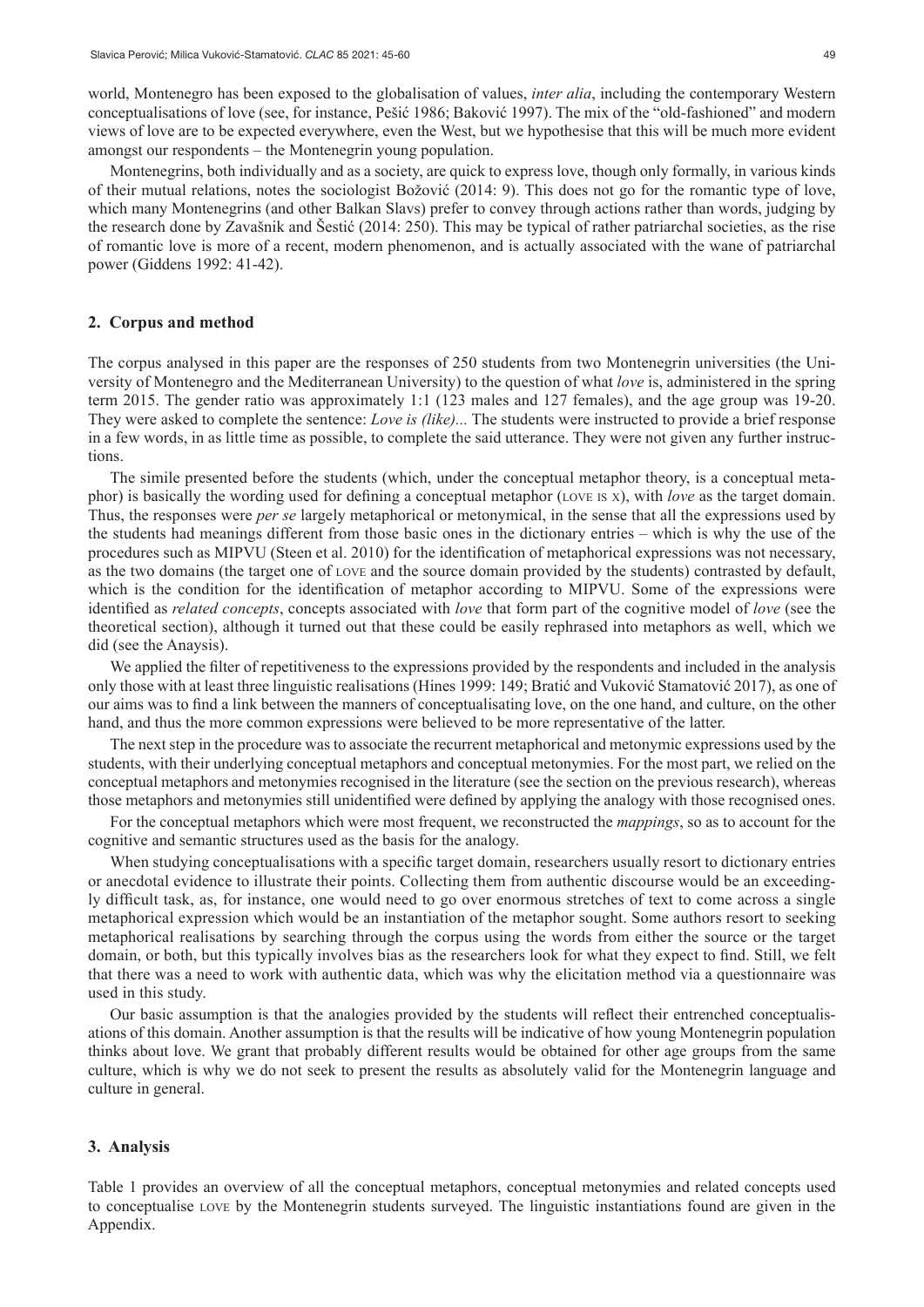|                                 | I CONCEPTUAL METAPHORS              |                                 |               |  |  |
|---------------------------------|-------------------------------------|---------------------------------|---------------|--|--|
| No.                             | <b>METAPHOR</b>                     | No. of instantiations           | $\frac{0}{0}$ |  |  |
| 1.                              | love is a bond                      | 33                              | 14.41         |  |  |
| 2.                              | love is physical suffering/illness  | 19                              | 8.30          |  |  |
| 3 <sub>1</sub>                  | love is food                        | 14                              | 6.11          |  |  |
| $\overline{4}$ .                | love is an element of nature        | 13                              | 5.68          |  |  |
| 5.                              | love is a drug                      | 10                              | 4.37          |  |  |
| 6.                              | love is up                          | 9                               | 3.93          |  |  |
| 7.                              | love is a flower                    | 9                               | 3.93          |  |  |
| 8.                              | love is closeness                   | $\,$ 8 $\,$                     | 3.49          |  |  |
| 9.                              | love is light                       | $\overline{7}$                  | 3.06          |  |  |
| 10.                             | love is a dream                     | 6                               | 2.62          |  |  |
| 11.                             | love is a disaster/horror           | 6                               | 2.62          |  |  |
| 12.                             | love is insanity                    | 5                               | 2.18          |  |  |
| 13.                             | love is business                    | $\overline{4}$                  | 1.75          |  |  |
| 14.                             | love is confinement                 | $\overline{4}$                  | 1.75          |  |  |
| 15.                             | love is everything                  | $\overline{4}$                  | 1.75          |  |  |
| 16.                             | love is a fortress                  | $\overline{4}$                  | 1.75          |  |  |
| 17.                             | love is a weather phenomenon        | $\mathfrak{Z}$                  | 1.31          |  |  |
| 18.                             | love is a precious possession       | 3                               | 1.31          |  |  |
| 19.                             | love is evil                        | 3                               | 1.31          |  |  |
| 20.                             | love is science                     | 3                               | 1.31          |  |  |
| 21.                             | love is a cure                      | 3                               | 1.31          |  |  |
| 22.                             | love is a human being               | 3                               | 1.31          |  |  |
| 23.                             | love is life                        | 3                               | 1.31          |  |  |
| <b>II CONCEPTUAL METONYMIES</b> |                                     |                                 |               |  |  |
| 24.                             | conceptual metonymies               | 8                               | 3.49          |  |  |
| <b>III RELATED CONCEPTS</b>     |                                     |                                 |               |  |  |
| 25.                             | (experience of) beauty              | 15                              | 6.55          |  |  |
| 26.                             | (experience of) purpose             | 9                               | 3.93          |  |  |
| 28.                             | (feeling of) happiness              | $\tau$                          | 3.06          |  |  |
| 29.                             | (feeling of) inspiration/motivation | 6                               | 2.62          |  |  |
| 30.                             | (experience of) immortality         | 5                               | 2.18          |  |  |
| 31.                             | (feeling of) freedom                | 3                               | 1.31          |  |  |
| <b>TOTAL</b>                    |                                     | $229$ (=91.6% of the responses) | 100%          |  |  |

Table 1. Cognitive model of LOVE, based on the responses provided by Montenegrin students

The following analysis shall first cover the metaphors instantiated at least three times in our corpus. We shall additionally provide comments regarding their universality or cultural specificity, and the related mappings for the most frequent ones. We shall then also comment on the metonymies and the related concepts identified, which account for further 3.49% and 19.65% of the responses belonging to the conceptualisations instantiated by at least three linguistic realisations. The assumption is that the most frequent metaphors, metonymies and related concepts, can provide an outline of the prototypical cognitive model of *love*, as conceptualised by the students surveyed. In the end, we shall try to arrive at more general conclusions by grouping the major conceptualisations into more superordinate metaphors.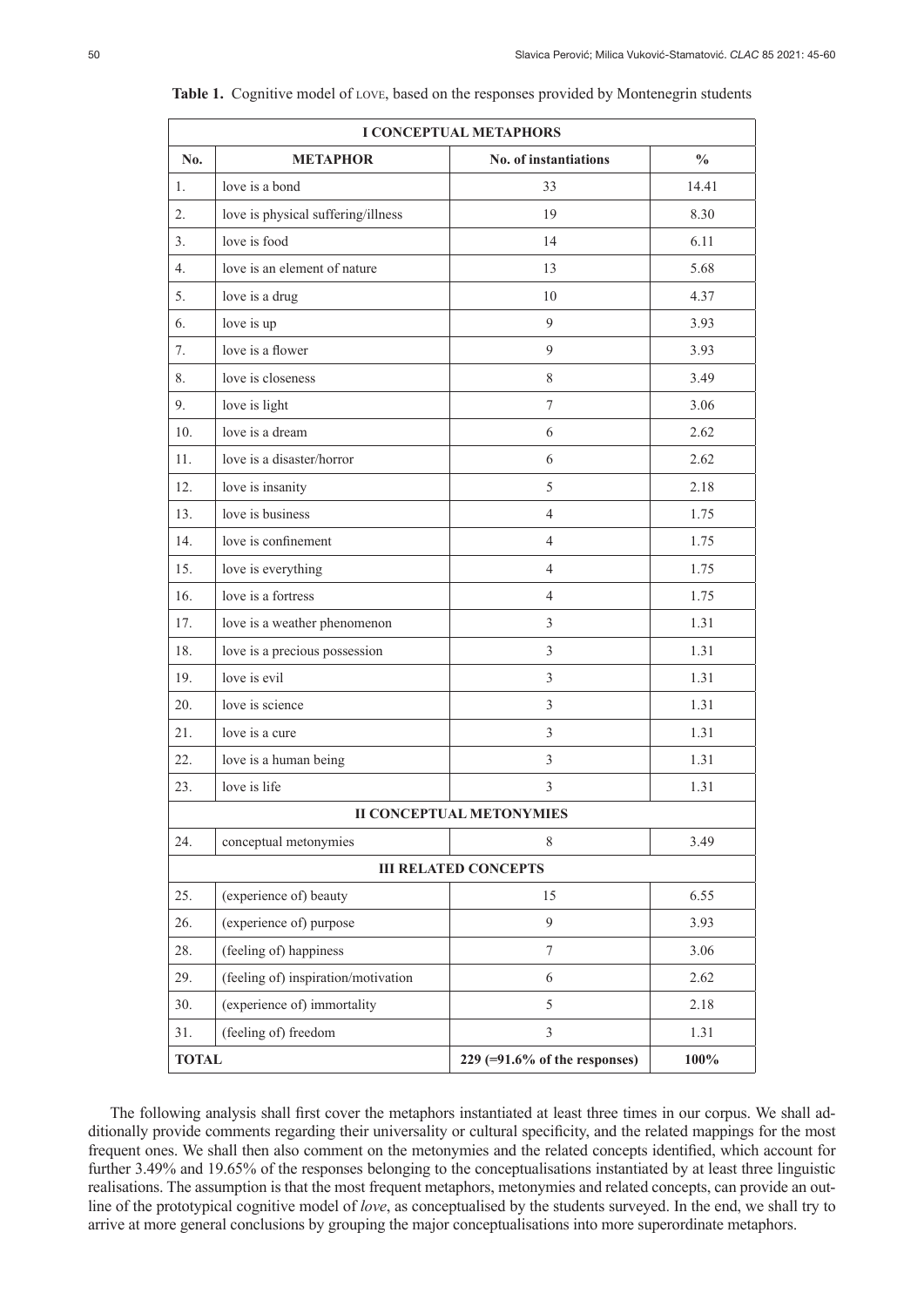The domain of love was conceptualised through 23 different conceptual metaphors which had three or more linguistic realisations in our corpus. Most of them could be related to the dictionary definitions of *love*, which invariably suggest *affection, closeness* and *attraction*, but they extended much further and involved the domains such as insanity, flower and science, among others, which one cannot typically come across in dictionary entries. It appears that the conceptualisation of love is more composite and complex than one might think at a first glance.

The most frequently instantiated conceptual metaphor was that of love is a bond (33 linguistic realisations; see the Appendix). This metaphor seems to be universal – for instance, the studies of the English metaphors for the target domain of LOVE have already pointed to the metaphor LOVE IS A BOND (e.g. *There is a strong bond between them*) or LOVE IS unity (e.g. *She is my better half*) (Kövecses 2010: 74). The unity metaphor, according to Kövecses, is actually "perhaps central", as the metaphor suggests harmony, a perfect fit, the kind of complementing which mirrors the biological unity and symbiosis, as well as an inter-dependence of the two elements (1986: 62-3). Among the linguistic realisations instantiating the metaphor, we find expressions such as *yin and yang*, *man and wife*, *complementing*, *couple, connection*, *belonging*, *relation*, *togetherness*, *two people*, etc. (Mne. *jin i jang, muškarac i žena, dopunjavanje, par, povezanost, pripadnost, odnos, zajedništvo, dvoje*). Love is prevailingly seen as a bond and relation between two people, as in *a man and a woman, the thing connecting a man and a woman, when two people are in love* (Mne. *muškarac i žena, stvar koja spaja muškarca i ženu, kada se dvoje vole*). Our findings corroborate those of Kövecses (2010: 74), who argues that "the notion of love seems to be based on such image-schematic properties as link, unity, and closeness which give rise to the source domains of bond, unity, and closeness" and that of Tissari (2003: 418), who also suggests that this metaphor is among the central metaphors of *love*. As the reasoning behind such a conceptualisation is experiential, i.e. it is biologically grounded, such a perception probably tends to be cross-cultural. The instantiations of the metaphor also included two instantiations of *love for the team* and another two instantiations of *the thing connecting the family* (Mne. *ljubav prema timu* and *stvar koja spaja porodicu*). The unity is here expanded into *family* – such a conceptualisation may be said to be more culturally specific. It goes beyond the prototypical, romantic connection between a man and a woman, to encompass all family members. The said conception and perception of love could be reflective of the Montenegrin conservative society, which cherishes family as the centrepiece of love connections.

love is physical suffering/illness was as present as the previous metaphor (19 instantiations). It stands opposite the metaphor commented above (which suggested positivity) and foregrounds the negative experience of love. The physical and bodily inadequacy are transposed as the emotional inadequacy. The instantiations included: *suffering, illness, pain, blind, killing, surgery without anaesthetics, contagion, epidemics, weakness, nausea,* etc. (Mne. *patnja, bolest, bol, slijepa, ubija, operacija bez anestetika, zaraza, epidemija, slabost, muka*). The tragedy of love has been the topic of many literary works, across basically all cultures, and such conceptualisations, therefore, also seem to be universal – it is another omnipresent metaphor, experientially grounded (Kövecses 2000; Tissari 2006). What is interesting is the subset of metaphors which directly draws from the medical source domain (for instance, *contagion, epidemics, surgery without anaesthetics, nausea* (*Mne. zaraza, epidemija, operacija bez anestetika*, *muka*)) – this narrower subset could be put as LOVE IS A MEDICAL CONDITION. The English *lovesick*, which stems from the same metaphor, is not directly translatable into Montenegrin, however, the metaphor exists in Montenegrin, as corroborated by our results. As in the previous case, a greater degree of cultural specificity may be detected in the basic-level metaphors – such as in the metaphor love is nausea. *Nausea* (*muka* in Montenegrin) is used in various metaphorical conceptualisations in Montenegrin in the very frequent phrase *muka mi je…* (the closest English translation is *make someone nauseated*, as the English *sick* would be much semantically broader) – negative aspects of situations and events are oftentimes likened to those of experiencing physical nausea and this seems to be more specific of the Montenegrin culture.

The next conceptual metaphor in Table 1 is that of love is food, instantiated 14 times. The physical pleasure of eating is likened to the physical pleasure arising out of a connection between two people. The linguistic realisations of the conceptual metaphor include *warm pudding, conserve of wild strawberries, chocolate, honey, candy,* or just *food*, most frequently (Mne. *topao puding, slatko od divljih jagoda, čokolada, med, bombon, hrana*)*.* It is interesting to note that the qualities of *warm* and especially *sweet* were most frequently associated with the domain of *food*. To be more precise, most of the data point to a narrower metaphor love is sweet food (with the exclusion of *wine* and simply *food*); were we to include *wine* as well, we could derive the metaphor LOVE IS APPETISING FOOD. As in the case of the previous metaphors, the mapping is experientially motivated. Many studies have revealed the same conceptual metaphor in various languages (for instance, Spanish (Barcelona 2000), Chinese – (Du 2015), Persian (Mashak et al. 2012), etc.), which points to its universality. However, cultural specificity may be seen in the basic-level metaphors – love is <sup>a</sup> conserve of wild strawberries, for example, instantiated two times. *Conserve*, which is made of cooked fruit and has a thick texture, is a dessert specialty in the Balkans and historically was the first thing to serve a guest visiting your home, together with a glass of water to wash it down with. Although past its heyday, the very sweet dessert is still a household name in Montenegro, which explains why it still finds its way into the conceptualisation of love amongst the Montenegrin young population. This could be an example of an intercultural variation (Kövecses 2010), of the diachronic type, i.e. the communication and contact between the various historical points within a single culture.

The metaphor love is an element of nature was instantiated 13 times, in the linguistic realisations such as *air, fire, water, flame, heat* (Mne. *vazduh, vatra, voda, plamen, toplota*). Here we refer to the classical, ancient view of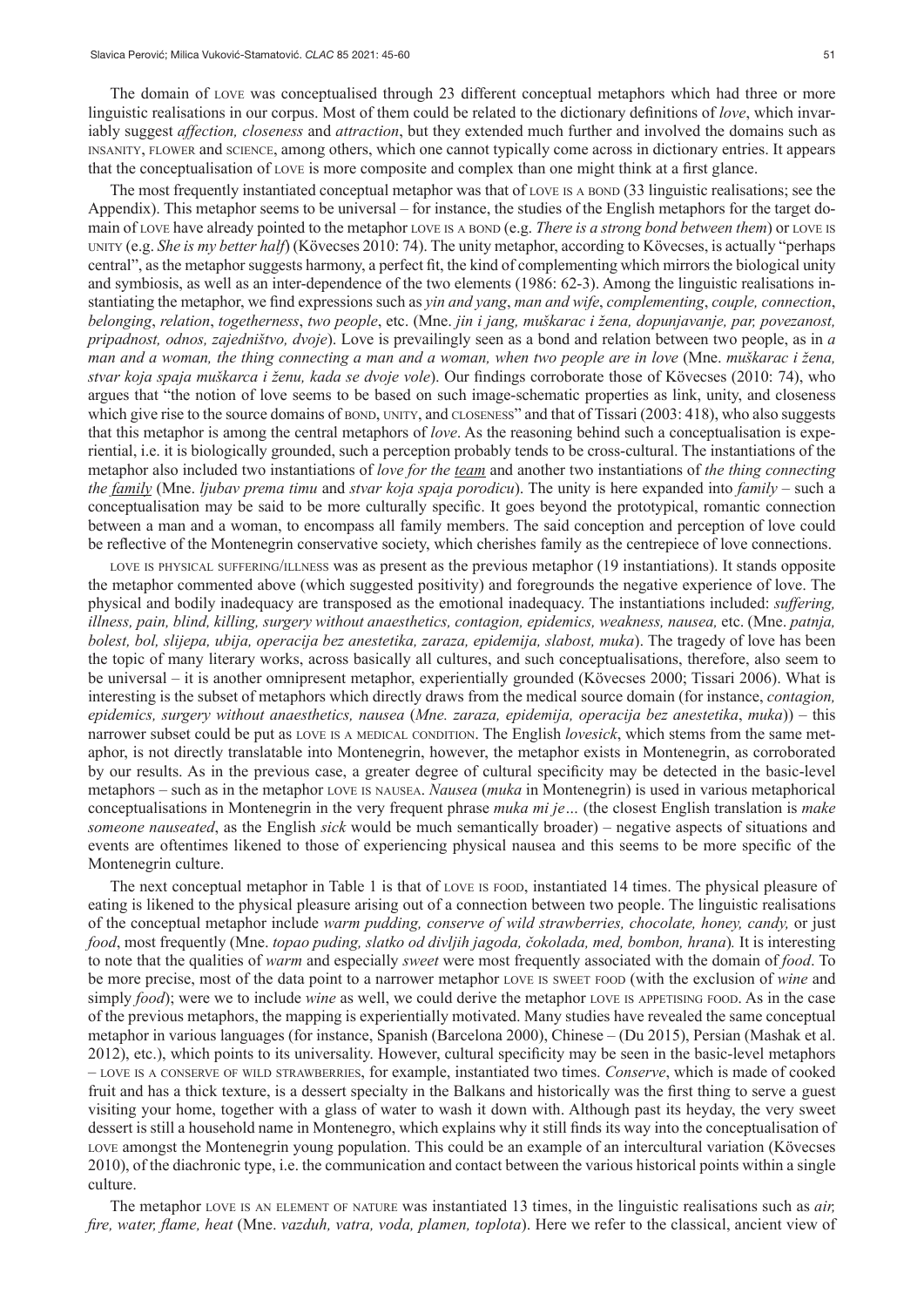the four elements (air, fire, water, earth) as the essential building blocks of all matter and life. The only element missing from our realisations is that of *earth*. The elements are seen as vital and basic to existence, and love is thus bestowed with the same quality. The narrower metaphor love is fire was instantiated 7 times and, in our opinion, it is most reflective of the romantic or sexual kind of love. Among the elements, *fire* was chosen as most reflective of *love* – as with *food*, *warm* is one of the qualities selected to describe love, as inducing positive and comfortable feelings. Ahrens (2002: 289), who identifies the same metaphor in Mandarin Chinese, explains the mapping as follows: "love is understood as fire because fire involves burning with physical light and warmth and love involves giving emotional light and warmth". It seems that the intensity of fire is likened to the intensity of love, in the positive sense. The conceptualisations involving the basic natural elements are common to all languages, as these make a large part of human experience in general. We did not encounter any potential cultural specificities within the realisations of this metaphor.

The toxicity of love is implied in the metaphor LOVE IS A DRUG (10 cases). The instantiations include *drugs* (7 times), *state of drunkenness*, *being drunk* (Mne. *droga, stanje opijenosti, pijano stanje*). The drunkenness and ebriety suggested by the metaphor point to a lack of control but also ecstasy. For all its negative effects, alcohol is also considered to have pleasurable effects as well. Such a perception of love seems to be a common cross-cultural representation of romantic love, as evidenced in the literary genres, *inter alia*. Intensity seems to be foregrounded once again, only this time it is an overpowering intensity, which one cannot keep in check, hence – in the negative sense. Apart from the lack of control, another salient property of the metaphor is that of *addiction* (Roncero & Almeida 2014). This metaphor is experientially grounded and universal as well.

Love is up was instantiated 9 times. This orientational metaphor included the instantiations such as *sky, star in the sky, star, sun, heaven, God* (Mne. *nebo, zvijezda na nebu, zvijezda, sunce, raj, Bog*). The vertical image scheme behind the metaphor is based on the up-down spatial orientation, with the good qualities being endowed on the upper end of the scale and *vice versa*. This metaphor, too, is experientially based and found universally (for instance, see Du 2015; Štremlj 2014). The rationale is that *love* provides supreme *elevation*, which can be either physical (*sky, star, sun*) or spiritual – love is spiritual/religious elevation (*heaven, God*). Again, it is parallel with the property of *ecstasy* of the previous metaphor and, perhaps, even with *intensity*, as the property of the above metaphors.

The metaphor love is <sup>a</sup> flower (9 cases), with the instantiations such as a *flower, flowers on the meadow, bud, rose* (Mne. *cvijeće, cvijeće na livadi, pupoljak, ruža*), is reflective of the perception of love as a decoration, of love seen as weak and unprotected, as flowers have the connotations of beauty, delicacy and vulnerability. The metaphor, although rarer than the previous ones, also seems to be cross-cultural – for instance, Tri Endarto (2014) finds it in both English and Indonesian. The choice of the basic-level metaphors, such as love is a meadow flower, seems to be largely culturally inspired – wild meadow flowers are esteemed in the Montenegrin society, which glorifies nature.

Positive universal metaphors seem to prevail – the following metaphor is one of such conceptualisations. It is the metaphor love is closeness, instantiated 8 times in the corpus. The metaphor is related to our most frequent metaphor in this study – that of love is a bond. The two metaphors share the same experiential basis which comes from the physical connection and proximity of two people, but this one is less physical and implies an intimate, psychological bond. The instantiations include *support, trust, giving, respect* etc. (Mne. *podrška, povjerenje, davanje, poštovanje*).

Love is light was instantiated 7 times in the corpus (*light, illumination, sparkle, dawn* – Mne. *svijetlo, svjetlost, iskra, zora*). It is another positive universal metaphorical conceptualisation (experientially grounded) – light is seen as positive and energy giving. It is related to the metaphor life is fire and the mapping is similar.

The next metaphor in our table was instantiated 6 times – it is another experientially based metaphor, love is a dream, with just one linguistic realisation, repeated as many as six times (*dream*, Mne. *san*). We take it to be another positive metaphor, as *dream* typically has positive connotations in Montenegrin. As in LOVE IS A DRUG, it implies a lack of control and, as in the metaphor LOVE IS A SPIRITUAL ELEVATION, it points to an other-worldly character of the experience. We have not found it identified in the literature, but the more general metaphor, LIFE IS A DREAM, is almost cross-culturally proverbial, which is why we believe this metaphor is universal. It is significant that six students have used the same word to finish the sentence, which suggests a high rate of agreement.

Equal frequency was documented in the case of the metaphor love is <sup>a</sup> disaster/horror, with those two realisations (*disaster, horror* – Mne. *propast, užas*), which also has the potential of universality, as it is experientially grounded. It is related to the metaphor love is physical suffering/illness and it belongs to the negative conceptualisations of *love*.

The negative streak is continued by the metaphor which is also related to the metaphor love is physical suffering/ illness, although this time the illness is mental and it might refer to a temporary state of mind. It is the metaphor love is insanity, realised 5 times in the corpus (*madness, a major mental disorder, being crazy, euphoria –* Mne. *ludilo, dobar mentalni poremećaj, ludost, euforija*). It is also related to the metaphor LOVE IS A DRUG, as it implies mental incapacity and being overpowered.

The remaining metaphors in Table 1 were instantiated either four or three times. They are primarily positive (love is everything / fortress / precious thing / cure / life / human being), foregrounding various positive qualities (*completeness, safety, preciousness, healing, life*). The last metaphor, love is <sup>a</sup> human being, also has metonymic qualities, as the object of love stands for love itself. The negative metaphors are rarer (love is confinement /  $EVAL$ ) –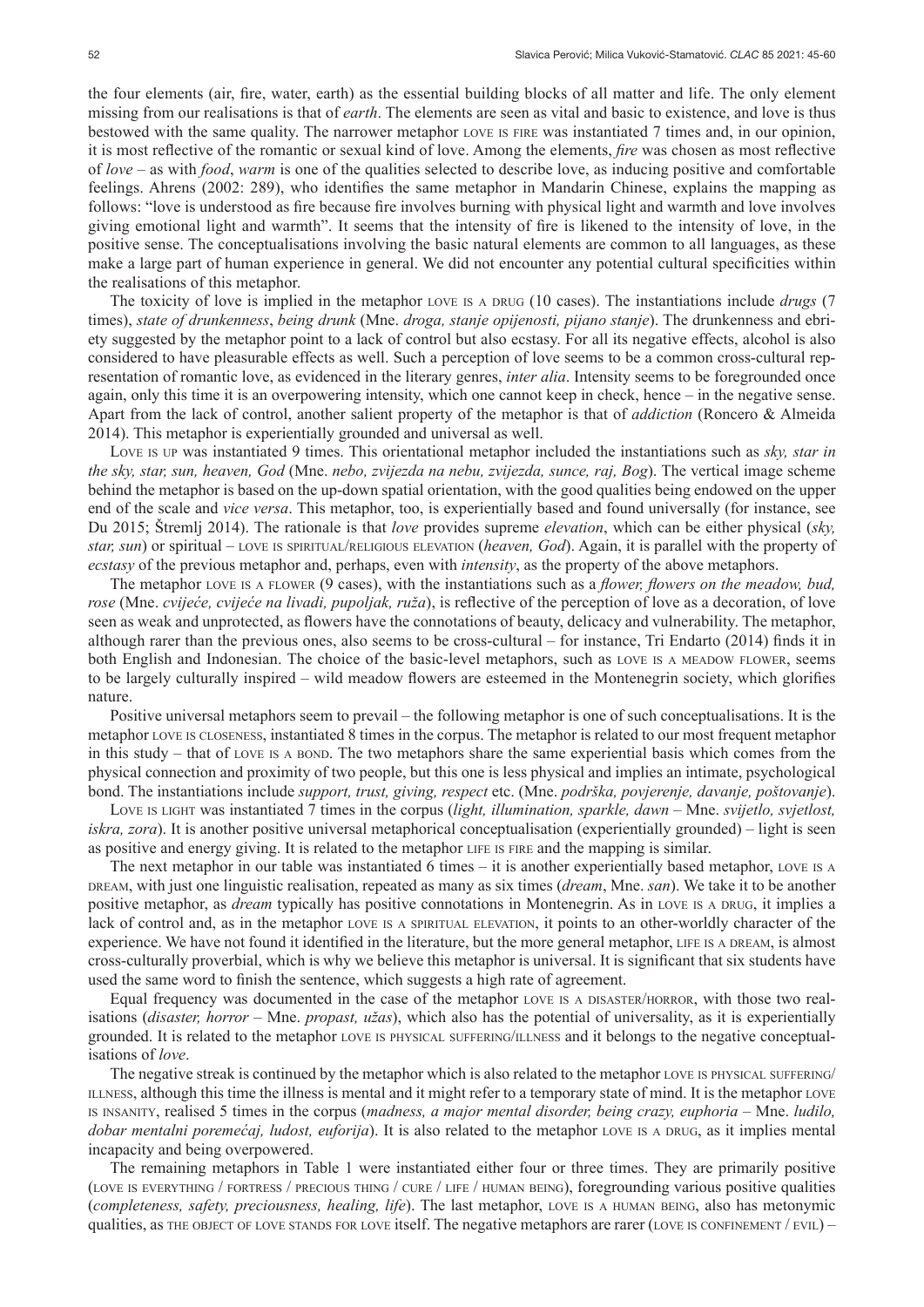the former being a container metaphor suggesting the inability to escape and being overpowered, and the latter going to the extremes when it comes to the negative portrayal of *love.* The remaining metaphors contain both positive and negative aspects – for instance, love is <sup>a</sup> weather phenomenon is realised as a *rainbow* (Mne. *duga*), with connotations of beauty and delicacy, but also volatility, and as a *striking of a thunder* (Mne. *udar groma*), which inspires fire and can inflict physical harm, but also points to suddenness and intensity. Love is <sup>a</sup> science has two realisations (*chemistry* and *quantum physics*, Mne. *hemija* and *kvantna fizika*), with the former suggesting attraction (actually *chemistry* as a science metonymically stands for the chemical bonding/attraction) and the latter probably pointing to the complexity and physical nature of love – without further context, we shall mark this metaphor as neutral when it comes the positivity-negativity scale.

The general mappings for the ten most frequently instantiated conceptual metaphors are given in Table 2:

| No. | Conceptual metaphor                | Aspects of the source domain                          | Aspects of the target domain                         |
|-----|------------------------------------|-------------------------------------------------------|------------------------------------------------------|
| 1.  | love is a bond                     | well-being from bond                                  | well-being from love                                 |
| 2.  | love is physical suffering/illness | physical/bodily inadequacy                            | emotional inadequacy                                 |
| 3.  | love is food                       | physical pleasure from food                           | physical pleasure from love                          |
| 4.  | love is an element of nature       | element being essential and basic to<br>existence     | love being essential and basic to<br>existence       |
| 5.  | love is up                         | well-being from elevation                             | well-being from love                                 |
| 6.  | love is a drug                     | lack of control over drug                             | lack of control over love                            |
| 7.  | love is a flower                   | delicacy and vulnerability of plant                   | delicacy and vulnerability of love                   |
| 6.  | love is light                      | energy-giving from light                              | energy-giving from love                              |
| 10. | love is a dream                    | dream as an otherworldly experience<br>beyond control | love as an otherworldly experience<br>beyond control |

**Table 2.** Mappings for the most frequently instantiated metaphors in the corpus

Our findings suggest that amongst the Montenegrin student population the perception of love is complex – this is in line with the previous studies which point to the versatile and composite conceptualisation of this target domain (for more see: Kövecses 2010: 100-101; Klikovac 2004: 13-14). All metaphors identified display universality. However, the narrower the metaphor was, i.e. the more basic-level it was, the more likely we were to find more cultural specificity in the way love was conceptualised. This finding goes hand in hand with the finding of Tissari (2003: 347) regarding the diachronic comparison of the conceptualisation of love in Early Modern English and Present-Day English – she finds stability over time at the general level, as "people keep fetching their metaphors from the spatial, temporal and sensory domains" (Ibid).

If we were to group the similar metaphors together, we might get the following clusters of metaphors:

- $-$  the superordinate metaphor love is unity would comprise the two related metaphors love is bond and love is closeness (41 instantiations or 23.69% of the instantiations used in metaphors). The centrality of this metaphor is in line with previous research, as indicated above. The properties of love foregrounded by this metaphor include *complementing* and *close*;
- the superordinate metaphor love is harm could comprise the metaphors love is physical suffering / disaster/ HORROR / EVIL (28 instantiations or 16.18%). The negative experience of love is emphasised, and the property which the metaphor puts focus on is that love is *harmful*;
- love is nature would comprise the metaphors love is an element of nature / light / weather phenomenon / science (26 instantiations or 15.02%). *Light* is basically another element of nature; we also included *science* as the two instantiations covered by this metaphor include *chemistry* and *physics* (Mne. *hemija, fizika*), where we assume that students refer to the idea that love is somehow a physical, bodily phenomenon, guided by the laws of nature. What the metaphor foregrounds is that love is *natural*;
- LOVE IS SPECIAL STATE OF MIND could be the umbrella metaphor for the metaphors love is a DRUG / INSANITY / A dream (21 instantiations or 12.14%). The metaphors foreground the properties of *out of control*, *crazy, ecstatic*;
- We did not group the metaphor love is food with any other metaphor, for lack of similar properties foregrounded by the metaphor (the metaphor had 14 instantiations or 8.09%). The metaphor suggests that we need love as we need food, i.e. the need for love is a basic human need. The users of the metaphor assume that love is *nutricious*;
- $-$  LOVE IS A LIVING BEING is a superordinate metaphor comprising the metaphors love is a FLOWER  $/$  a HUMAN BEING / life (12 instantions or 6.93%). The metaphor foregrounds the property of love as being *alive*;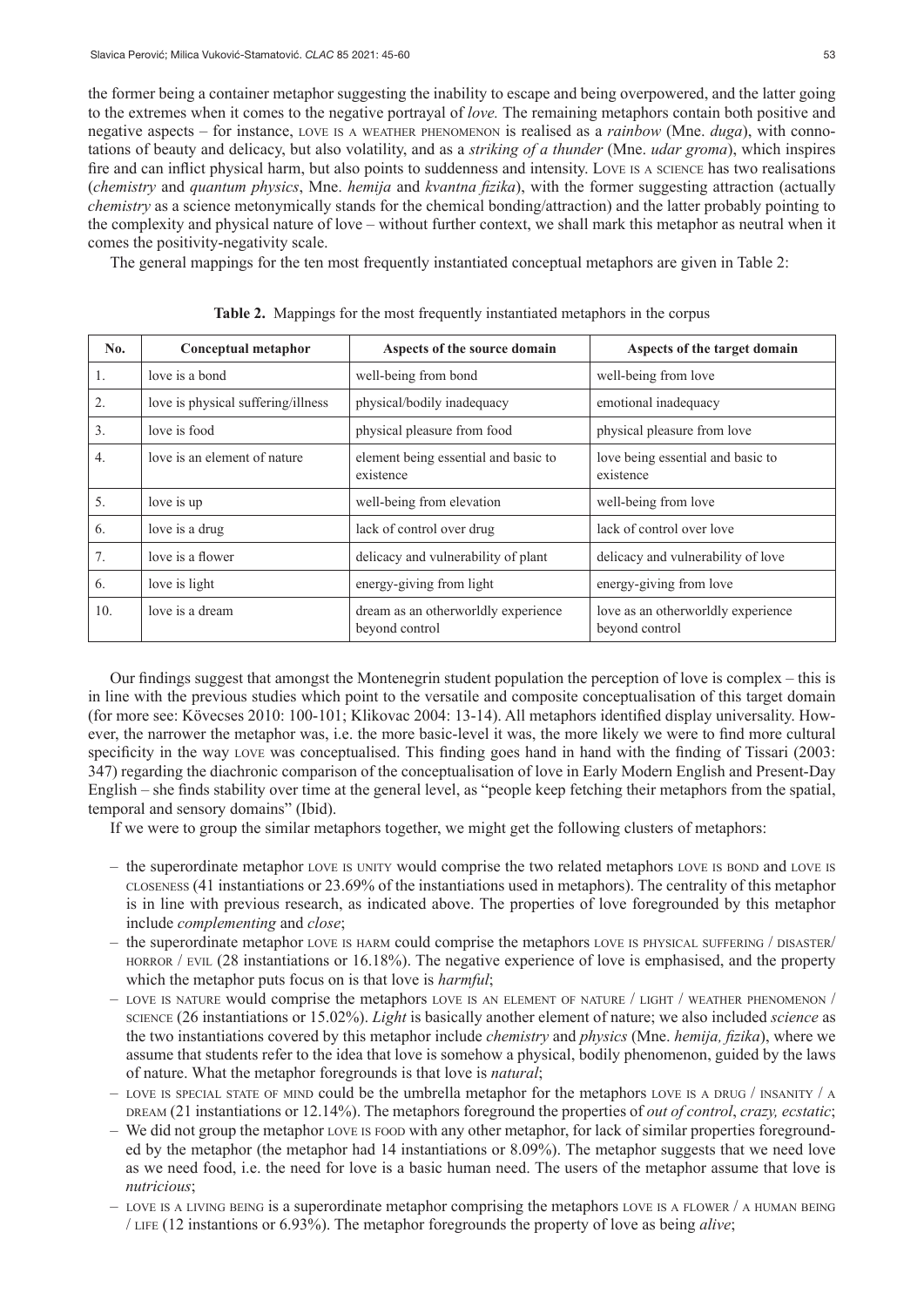- the metaphor love is ownership could be said to subsume the metaphors love is business / a precious possession / everything (11 instantiations or 6.35%). The latter (love is everything) cannot be safely classified into this category – however, we base our judgement on the Montenegrin phrase *ti si mi sve* (*you are my everything*), which we think is the source of this analogy. The implication is *you are all I have*, and thus implicitly, possession can be assumed. The property foregrounded by the metaphor is that the object loved is *possessed*;
- the orientational metaphor love is up stands alone (9 instantiations or 5.2%). *Elevated* is the property foregrounded;
- love is containment is present in the metaphors love is confinement and love is <sup>a</sup> fortress (8 instantiations or 4.62%). Although the properties foregrounded are different (the former metaphor foregrounds containment as negative, whereas the latter views the containment as positive, as a defence from the outside elements), containment is obviously present in both and *love* acts as a *barrier*, in both;
- love is <sup>a</sup> cure bears similarities to the metaphors suggesting suffering and pain, however, love is here the reliever not the inflictor of the pain, which is why this metaphor, suggesting *healing* properties, stands alone (3 instantiations or 1.73%).

*Conceptual metonymies* were found in just 2.6% of the responses, which is why we shall only briefly comment on them. The metonymies identified could be largely accommodated within the two general types of metonymies for the target entity *emotion*, identified by Kövecses (2010: 108), CAUSE OF EMOTION FOR THE EMOTION and EFFECT OF EMOtion for the emotion. Some of them probably tend to universality, such as heart for love and even the much more creative one such as cardioid for love – *cardioid* is basically a heart-shaped curve. Most other metonymies proved to be very creative, for instance: QUIVERING OF A LEAF IN THE WIND FOR LOVE and DANCING IN THE RAIN FOR LOVE, etc. At a first glance, one could put down these creative metonymies to the individual ingenuity of the students surveyed. However, at least to some degree, many of these are also culturally or geographically specific – for instance, in the metonymies above, deciduous trees and rain, and the already noted Montenegrin glorification of nature, have driven the conceptualisations involved, at least to an extent.

As explained in the theoretical section, *related concepts* refer to the "emotions or attitudes that the subject of emotion has in relation to the object or cause of emotion" (Kövecses 2010: 109). In our study, for example, such would be the finding that *friendship* is a notion inherent to the notion of romantic love.

The related concepts we found in the corpus were numerous – they can be said to be very *related* to the conceptual metaphors and may even be said to be conceptual metaphors themselves. However, applying the Kövecses's cognitive model and terminology, as elaborated in the theoretical section, we shall adhere to the term *related concepts –* we should also here note that the manner of classifying the conceptualisations does not affect the phenomena we are analysing (the matter of universality and the composition of the cognitive model of *love*). Thus, instead of saying that the students used the metaphor love is happiness, we shall say that the related concept of *love* in our study was the (feeling of) happiness (instantiated by *joy, joy of life, bliss –* Mne. *radost, radost života, milina*). The same can be said of all the other related concepts listed in Table 1:

- (experience of) beauty, which could be termed as the metaphor love is beauty (the linguistic realisations include*: the most beautiful feeling, something most beautiful, something wonderful* (Mne. *najljepše osjećenje, nešto najljepše, nešto divno*));
- (experience of) purpose metaphor love is purpose (the linguistic realisation is: *purpose of life* (Mne. *smisao života*);
- (feeling/experience of) inspiration/motivation metaphor love is inspiration-motivation (the linguistic realisations are: *inspiration, motivation* (Mne. *inspiracija, motivacija*));
- (experience of) immortality metaphor love is immortality (the linguistic realisations are: *eternity, immortality, infinity* (Mne. *vječnost, besmrtnost, beskraj*);
- (feeling of) freedom metaphor love is freedom (the linguistic realisation is: *freedom* (Mne. *sloboda*)).

Unlike the conceptual metaphors covered in the first part of the analysis, these are less experientially grounded and the source domain is typically abstract (purpose, inspiration/motivation, immortality, freedom; even beauty, as it does not refer to physical beauty but to beauty in a more abstract sense (*beauty of love*)). We would say that these are universal and we did not detect any cultural specificity worth additional comments here. All related concepts seemed to depict love positively.

We also noticed that the metaphors and related concepts could be easily polarised – we can roughly divide them into those negative and positive ones, broadly belonging to the hierarchically superordinate metaphors love is good and love is bad. Although the metaphors were largely universal, their combination and the ratio of the *good* vs. *bad*  conceptualisations of love is probably typical and authentic to the Montenegrin student population, i.e. it is culturally specific. The positive pole contains metaphors such as love is bond /  $p$  /  $p$  /  $p$  /  $p$  /  $p$  /  $p$  /  $p$  /  $p$  /  $p$  /  $p$  /  $p$  /  $p$  /  $p$  /  $p$  /  $p$  /  $p$  /  $p$  /  $p$  /  $p$  /  $p$  /  $p$  /  $p$  /  $p$  /  $p$  /  $p$  / / everything / fortress / precious possession / cure / human being / life. Additionally, as noted above, all the related concepts identified seemed to convey positivity. In aggregate, they account for 65.94% of the conceptualisations represented in Table 1. On the other hand, the metaphor love is bad encompasses the metaphors love is physical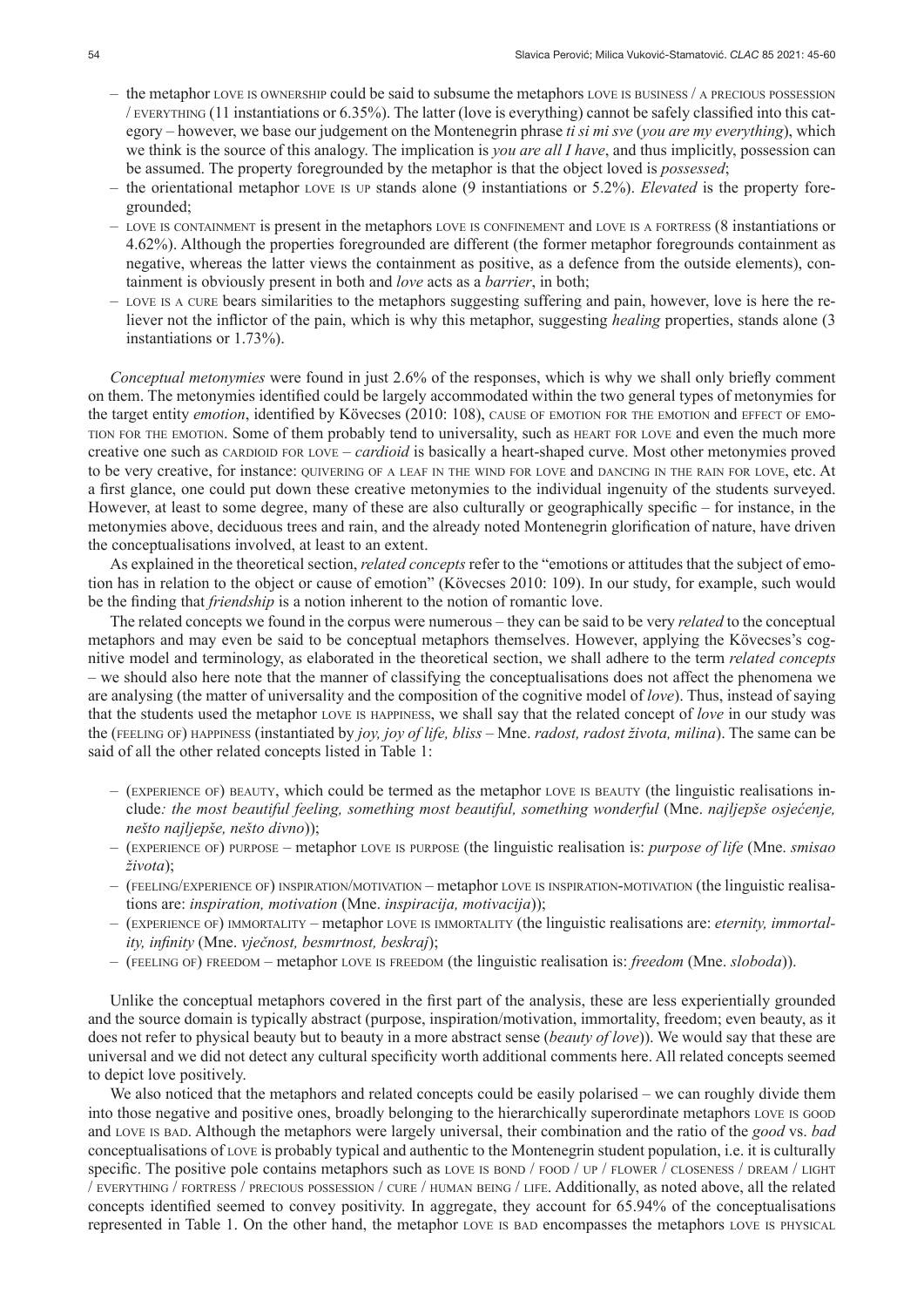suffering/illness / drug / disaster/horror / insanity / business / confinement / evil. These make up 22.28% of the conceptualisations presented in Table 1.

Thus, the scenario of *love* for the Montenegrin students from our study includes the following: they believe that lovers *complement* each other and are *close*; that love is *harmful, natural* and *alive*, and that it acts as a *barrier*, which could be both a *prison* or a *defence wall*, and that it has *healing* and *nutricious* properties; that love makes the lover *out of control, crazy, ecstatic* and *elevated*, and that the object of love is seen as *possessed*.

In the fact love makes the lover *ecstatic* and *elevated* we find the rational components of the script suggested by Goddard (2003) – "X often thinks about Y" and "when X thinks about Y, X often feels something good". The sensual component (X feels good towards Y) is perhaps indirectly present in the fact that lovers are *close* and *complement*  each other. It seems that the script of Montenegrin students is more focused on X than on Y. The component of will (X wants to do good things for Y) seems to be absent from our metaphors and this could also be a cultural specificity.

The Montenegrin student script would contain the following components: X wants to be with Y (as lovers complement each other and are close); X worries about losing Y – if X loses Y, X feels something bad (as love is seen harmful, evil, suffering...), because of this, X also feels entrapped (love is seen as a prison); X often thinks about Y – when X thinks about Y, X often feels something good (as the lover feels ecstatic, elevated...); X possesses Y (the object of love is seen as a possession). This script largely fits into the one of the Western world, but perhaps the concern about losing the lover, possessing the lover and feeling entrapped by love are more pronounced in the Montenegrin society, which is currently transforming from a strictly patriarchal one into a modern one.

#### **4. Conclusion**

All conceptualisations identified in our paper are, we believe, universal, as they are largely driven by the human experience of the world, mostly the physical one, and as most of them have already been recorded in the literature. More cultural specificity was encountered within the basic-level metaphors embodied in the linguistic realisations which featured lower frequencies, but which were also driven by experience – that which was specific to the Montenegrin culture. Thus, the more basic the metaphor, the more likely it was that one might encounter cultural variation and, *vice versa*, the more superordinate, i.e. the more abstract and general the metaphor, the more universal it tended to be. The most general ones may probably even be said to be absolutely universal. For instance, the broad metaphor, LOVE IS A FLOWER, is cross-cultural, whereas the basic-level metaphor, LOVE IS A MEADOW FLOWER, may be said to be culturally specific in the Montenegrin context, as nature is an important element in the Montenegrin culture. The even more general metaphors, such as love is <sup>a</sup> plant and love is <sup>a</sup> living being, would display even more universality. Similarly, the Montenegrin student script for *love* is pretty similar to that of the Western one, with the difference that an important place in this script is also occupied by the negative aspects of *love –* the concern about losing the lover, possessing the lover and feeling entrapped by love. These components exist in the Western world as well, but are perhaps not that prototypical of *love* as in Montenegro.

At a more general level, we identified the metaphors LOVE IS GOOD and LOVE IS BAD, which could account for most of the conceptualisations. The former accounted for about two thirds of the responses, whereas the latter made up less than a quarter of the conceptualisations. *Love* was thus prevailingly seen as positive amongst the Montenegrin student population and perhaps this finding is likely universal as well. The polarised view of *love* could be another universality.

We shall also briefly comment on the level of conventionality and novelty displayed by the conceptualisations. The observation of prevailing universality does not point to much creativeness and novelty. As expected, more novelty was encountered in the items with lower frequencies (usually with just one instantiation). Even that creativeness, at the level of superordinate metaphor belongs to conventionality, which is associated with universality.

The composition of the cognitive model of *love* existing amongst the Montenegrin student population, though resembling the findings for other languages in that it contained universal metaphors, also displayed some cultural specificity. Namely, the metaphor love is <sup>a</sup> journey, which frequently cited in the literature as one of the central *love*  metaphors (Lakoff and Johnson 1980; Ahrens 2002, etc.), for instance, was completely absent from our corpus. Thus, the Montenegrin students conceptualised love statically and hermetically, not as something which changes, grows or transforms. To their mind, *love* simply exists in its never-changing form. This could be specific to the targeted age group but would need to be confirmed via further studies. Another recommendation for a further study is exploring how the conceptualisation of love potentially differed according to the gender of the respondent. For lack of space, the present study did not encompass this aspect although our preliminary findings did suggest some differences between the sexes in this respect. Namely, we noticed a tendency for more diversity in the metaphors used by the female students, as well as their being more inclined to foreground the positive aspects of love.

Despite not being able to record metaphorical realisations in their context, the metaphor elicitation method conducted via a sentence-completion questionnaire offers a chance to systematically study metaphors with specific domains. Studies using this methodology could be quite simply replicated in other cultures or subcultures, for *love* or other universal phenomena, which could provide us with insightful results regarding the universality and cultural specificity of such conceptualisations.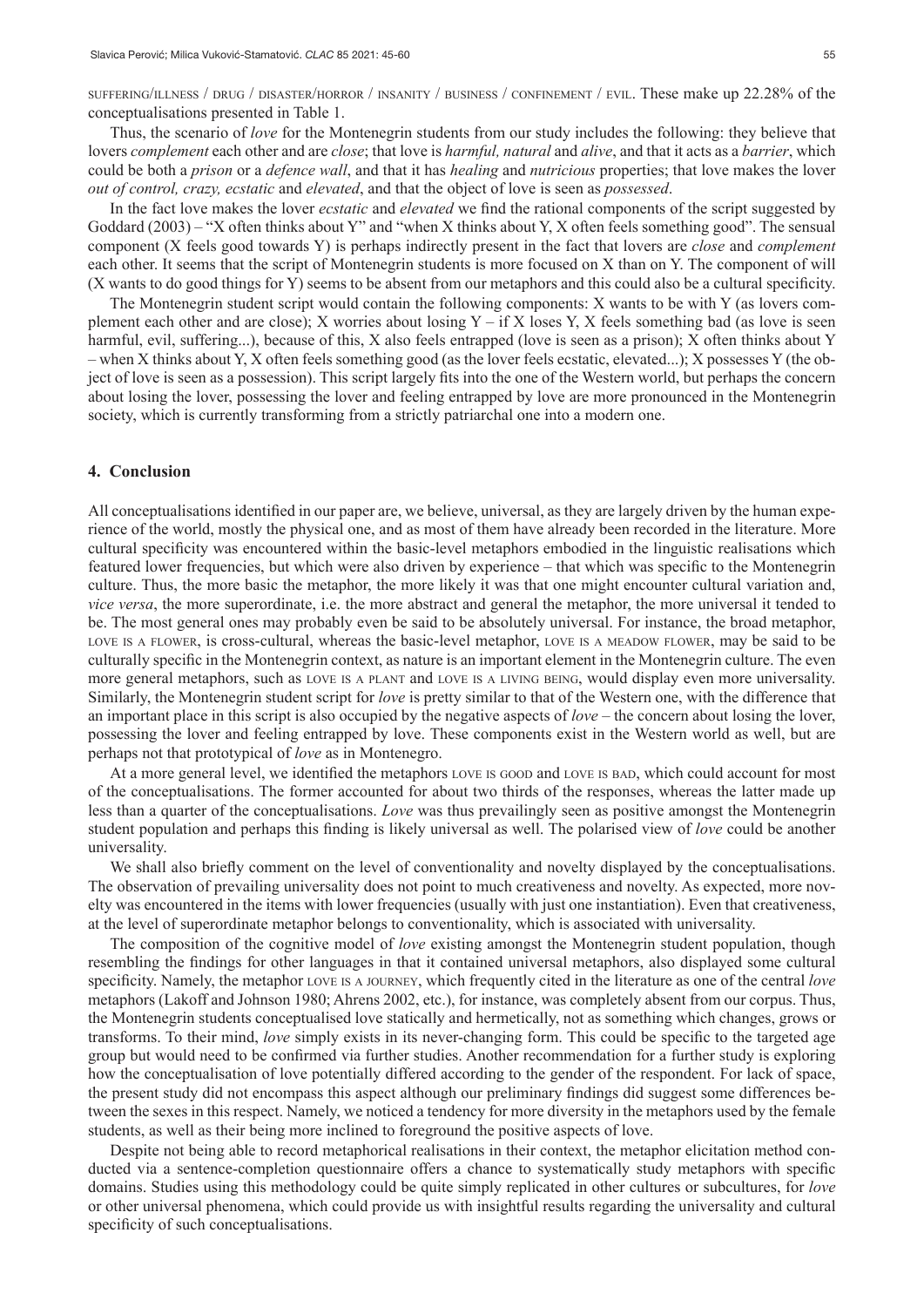#### **References**

- Ahrens, K., 2002, "When Love is not Digested: Underlying Reasons for Source to Target Domain Pairings in the Contemporary Theory of Metaphor", in Y. C. E. Hsiao (ed), *Proceedings of the First Cognitive Linguistics Conference*, Taipei, Cheng-Chi University, 273-302.
- Baković, T., 1997, *Depresivni optimizam Crnogoraca,* Podgorica, Elit-Medica.
- Barcelona, A., 2000, "On the plausibility of claiming a metonymic motivation for conceptual metaphor", in A. Barcelona (ed.) *Metaphor and metonymy at the crossroads: A cognitive perspective*, Berlin and New York: Mouton de Gruyter, 31-58.
- Boers, F., 1999, "When a bodily source domain becomes prominent: the joy of counting metaphors in the socio-economic domain", in R. Gibbs, G. Steen (eds) *Metaphor in Cognitive Linguistics*, Amsterdam, John Benjamins, 47-56.
- Božović, R., 2014, "Kako se slažemo", *Sociološka luča*, 8.2, 3-24.
- Bratić, V., M. Vuković Stamatović, 2017, "Commodification of women through conceptual metaphors: the metaphor woman as a car in the western Balkans", *Gender and Language,* 11.1, 57-76.
- Dragićević, R., 2006, "Ispitivanja konceptualizacije ljutnje", in P. Piper (ed) *Kognitivnolingvistička proučavanja srpskog jezika*, Beograd, SANU, 97–121.
- Dragićević, R., 2008, "O jednoj metodi za ispitivanje uticaja kulturnih i društvenih promena na značenje reči", in M. Radovanović, P. Piper (eds) *Semantička proučavanja srpskog jezika*, Beograd, SANU.
- Du, P., 2015, "Conceptualising Emotions through Metaphors in Fortress Besieged", *International Journal of English Linguistics*, 5.1, 53-72.
- Fauconnier, G., 1994, *Mantal Spaces,* Cambridge, CUP.
- Fauconnier, G., 1997, *Mapping in thought and language,* Cambridge, CUP.
- Fernandes, James W., ed. (1991) *Beyond Metaphor: The theory of tropes in anthropology.* Stanford, CA: Stanford University Press.
- Gareis, E., R. Wilkins, 2011, "Communicating Love A Sociocultural Perspective", *Annals of the International Communication Association*, 35.1, 199-239.
- Gibbs, R. W., 1994, "*The Poetics of Mind: Figurative Thought, Language and Understanding*", Cambridge, CUP.
- Gibbs, R., 1999, "Taking metaphor out of our heads and putting it into the cultural world", in R. Gibbs, G. Steen (eds.) *Metaphor in Cognitive Linguistics*, Amsterdam, John Benjamins, 145-166.
- Giddens, A., 1992, *The transformation of intimacy: Sexuality, love and eroticism in modern societies*, Stanford,Stanford University Press.
- Giddens, A., 1995, *Sociology*, Cambridge, Polity Press.
- Giddens, A., 2009, *Sociology (6th edition)*, Cambridge, Polity Press.
- Goatly, A., 1998, *The Language of Metaphors,* London & New York, Routledge.
- Goddard, C., 2003, "Thinking across languages and cultures: Six dimensions of variation", *Cognitive linguistics*, 14.2/3,109-140.
- Goddard, C., A. Wierzbicka, 2004, "Cultural scripts: What are they and what are they good for", *Intercultural pragmatics*, 1.2, 153-166.
- Grady, J. E., 1997, *Foundations of Meaning: Primary Metaphors and Primary Scenes*, Ph.D. diss, Berkeley, CA, University of California at Berkeley.
- Grady, J. E., 1999, "A Typology of Motivation for Conceptual Metaphor", in R. Gibbs, G. Steen (eds.) *Metaphor in Cognitive Linguistics*, Amsterdam, John Benjamins, 79-100.
- Hines, C., 1999, "Foxy Chicks and Playboy Bunnies: A Case Study in Metaphorical Lexicalisation", in M. Hiraga, C. Sinha, S.Wilcox (eds) *Cultural, Typological and Psychological Perspectives on Cognitive Linguistics*, Amsterdam: Philadelphia, John Benjamins, 9-23.
- Hongxiao, W., P. Wilcox, 2015, "Time Is Water: A Metaphorical Conceptualisation of Time in Chinese", *Studies in Literature and Language*, 10.6, 72-78.
- I-wen Su, L., 2002, "What can Metaphors Tell us about Culture?" *Language and Linguistics,* 3.3, 589-613.
- Jackson, J., 2012, *The Routledge Handbook of Language and Intercultural Communication,* Oxon, Routledge.
- Klikovac, D., 2000, *Semantika predloga studija iz kognitivne lingvistike,* Beograd, Filološki fakultet.
- Klikovac, D., 2004, *Metafore u mišljenju i jeziku,* Beograd, Biblioteka XX vek.
- Koller, V., 2011, "Analysing Metaphor and Gender Discourse", in F. Manzano (ed) *Unité et diversité de la línguistique*, Lyon, Atelier intégré de publicacion de l'Université Jean Moulin, 125-158.
- Kövecses, Z., 1986, *Metaphors of anger, pride and love: A lexical approach to the structure of concepts,* Amsterdam, John Benjamins.
- Kövecses, Z., 1990, *Emotion concepts*, New York, Berlin, Heidelberg, Springer-Verlag.
- Kövecses, Z., 2000, *Metaphor and Emotion: Language, Culture and Body in Human Feeling*, Cambridge, CUP.
- Kövecses, Z., 2005, *Metaphor in Culture: Universality and Variation,* Cambridge, CUP.
- Kövecses, Z., 2006, *Language, Mind and Culture,* New York, OUP.
- Kövecses, Z., 2008, "Metaphor and emotion", in R. Gibbs, Raymond (ed) *The Cambridge Handbook of Metaphor and Thought,* Cambridge, CUP, 390-396.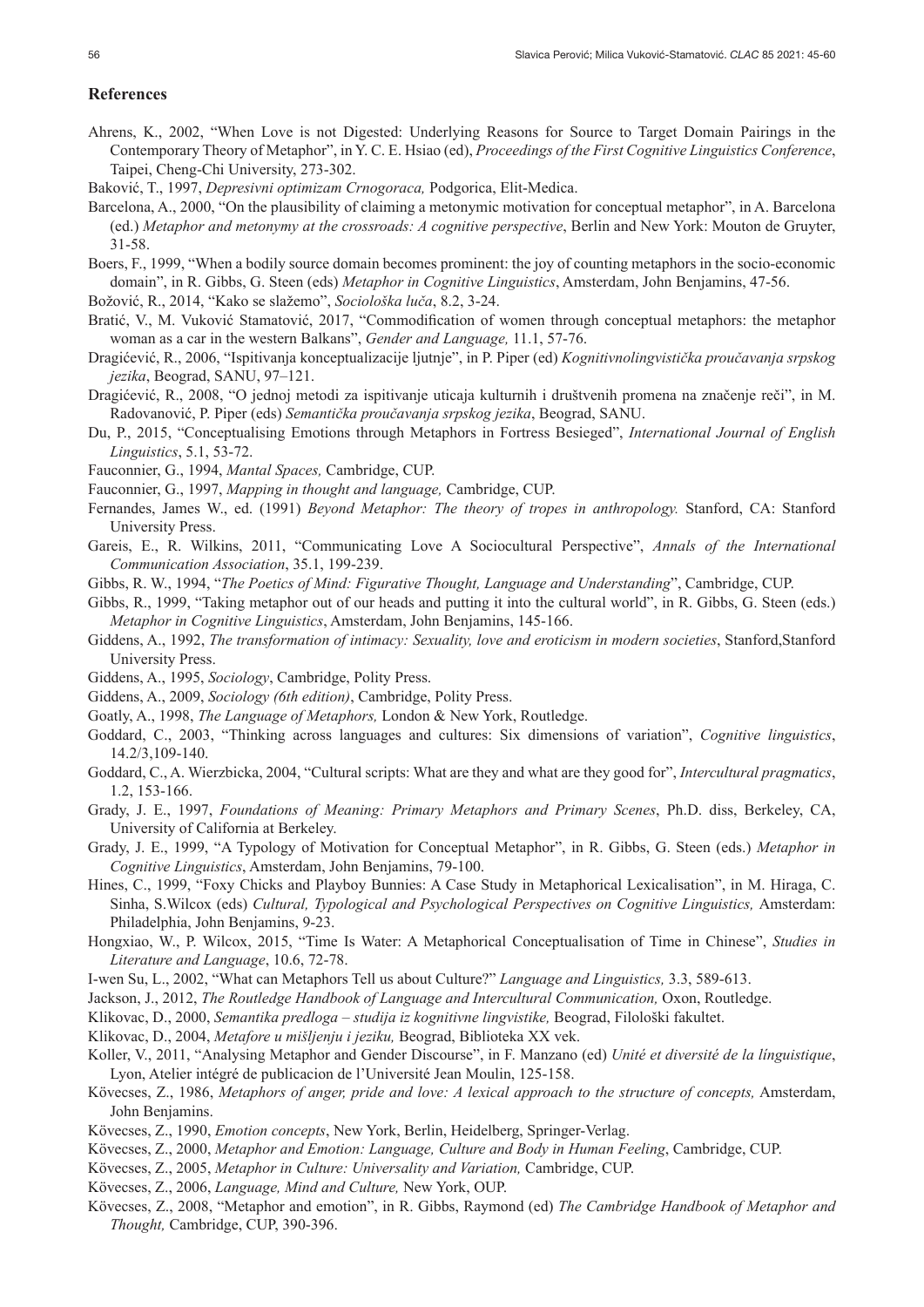- Kövecses, Z., 2008b, "The conceptual structure of happiness", in H. Tissari, A. B. Pessi, M. Salmela (eds) *Studies Across Disciplines in the Humanities and Social Sciences* 3, Helsinki, Helsinki Collegium for Advanced Studies, 131–143.
- Kövecses, Z., 2010, *Metaphor: A Practical Introduction,* Oxford, OUP.
- Lakoff, G., M. Johnson, 1980, *Metaphors we Live by,* Chicago and London, University of Chicago Press.
- Lakoff, G., 1987, *Women, Fire, and Dangerous Things,* Chicago and London, University of Chicago Press.
- Langacker, R. W., 1987, *Foundation of Cognitive Grammar. Vol. I: Theoretical Prerequisites,* Stanford, CA, Stanford University Press.
- Lopez M., Maria D., 2015, "'Man the hunter': a critical reading of hunt-based conceptual metaphors of love and sexual desire", *Journal of Literary Semantics*, 44.2, 89-113.
- Martin, J. N., 2010, *Intercultural communication in Contexts,* New York, McGraw-Hill.
- Mashak, S. P., A. Pazhakh, A. Hayati, 2012, "A Comparative Study on Basic Emotion Conceptual Metaphors in English and Persian Literary Texts", *International Education Studies*, 5.1, 200-207.
- Monter, W. E., 1977, "The Pedestal and the Stake: Courtly Love and Witchcraft", in R. Bridenthal, C. Koouz (eds) *Becoming Visible: Women in European History,* Boston, Mass., Houghton Mifflin, 119-136.
- Perović, S., 2009, *Jezik u akciji*, CID/Institut za strane jezike, Podgorica.
- Perović, S., 2011, "Apologies the Montenegrin Way of Dispreferred", in E. Kitis et al. (eds) *Selected Papers from the*  19<sup>th</sup> International Symposium on Theoretical and Applied Linguistics (ISTAL 19), Thessaloniki, Monochromia, 383-392.
- Perović, S., 2017, *Pojmovna metafora kulturno srodnih pojmova*, CANU, Podgorica.
- Pešić, V., 1986, *Patrijarhalni moral crnogoraca,* Titograd, Istorijski institut Crne Gore.
- Roncero, C., R. G. de Almeida, 2015, "Semantic Properties, Aptness, Familiarity, Conventionality, and Interpretive Diversity Scores for 84 Metaphors and Similes", *Behavior Research Methods*, 47.3, 800-812.
- Rosch, E., 1978, "Principles of Categorization", in E. Rosch, B. L. Lloyd (eds) *Cognition and Categorization*, Hillsdale NJ, Lawrence Erlbaum, 27-48.
- Rubtcova, M., O. Pavenkov, 2015, "The Conceptualisation of Love in Religious Thought of George Florovsky and Michael Pomazansky", *Studia Humanitatis*, 1, 1-18.
- Stanojević, M. M., 1999, "Konceptualna metafora LJUBAV JE RAT u kolokacijama leksema 'ljubav'", *Suvremena lingvistika,* 47.1, 155-163.
- Steen, G. J., et al, 2010, *A method for linguistic metaphor identification: From MIP to MIPVU,* Amsterdam, John Benjamins.
- Talmy, L., 1988, Force Dynamics in Language and Cognition. *Cognitive Science* 12: 49-100.
- Taylor, J. R., 2002, *Cognitive Grammar,* Oxford, OUP.
- Tissari, H., 2003, *LOVEscapes: Changes in prototypical senses and cognitive metaphors since 1500),* Diss. Helsinki, University of Helsinki.
- Tissari, H., 2006, "'Is Love a Tender Thing? 'Metaphors of the Word Love in Shakespeare's Plays", *Studi Linguistici e Filologici Online,* 4.1, 131-174.
- Tri Endarto, Ignatius (2014) Expressing Love through Metaphors: A Corpus-Based Contrastive Analysis of English and Indonesian. Kristiyani, Christina et al., eds. *Proceedings – Language and Language Teaching Conference.* Yogyakarta: Sanata Dharma University, 69-78.
- Truszczyńska, A., 2003, "Conceptual Metonymy: The Problem of Boundaries in the Light of ICMs", *Poznań Studies in Contemporary Linguistics*, 38, 221-238.
- Vuković-Stamatović, M., 2017, "Metaphors of parliamentary budget debates in times of crisis", *Pragmatics & Society,*  8.3, 281-311.
- Wierzbicka, A., 2006, *English: Meaning and culture*, Oxford, OUP.
- Zavašnik N., M. Šestić, 2014, "Na Balkanu vole vatreno: ljubavni jezik Južnih Slavena", in A. Urkom (ed) *Fiatal Szlavisták Budapesti Nemzetközi Konferenciája II*, Budapest, Eötvös Loránd University, 247-250.
- Zhang, W., 2013, *Variation in Metonymy: A Corpus-based Cognitive Linguistic Approach*, PhD. diss, Leuven, University of Leuven.

## **APPENDIX**

#### **love is <sup>a</sup> bond 33**

- veza (*bond*) 3
- bliskost (*intimacy*) 3
- kada se dvoje vole (*when two people are in love)* 3
- stanje kada se dvoje vole (*state when two people are in love*) 2
- dopunjavanje (*complementing*) 2
- par (*couple*) 2
- dvoje (*two people*) 2
- ljubav prema timu (*love for the team*) 2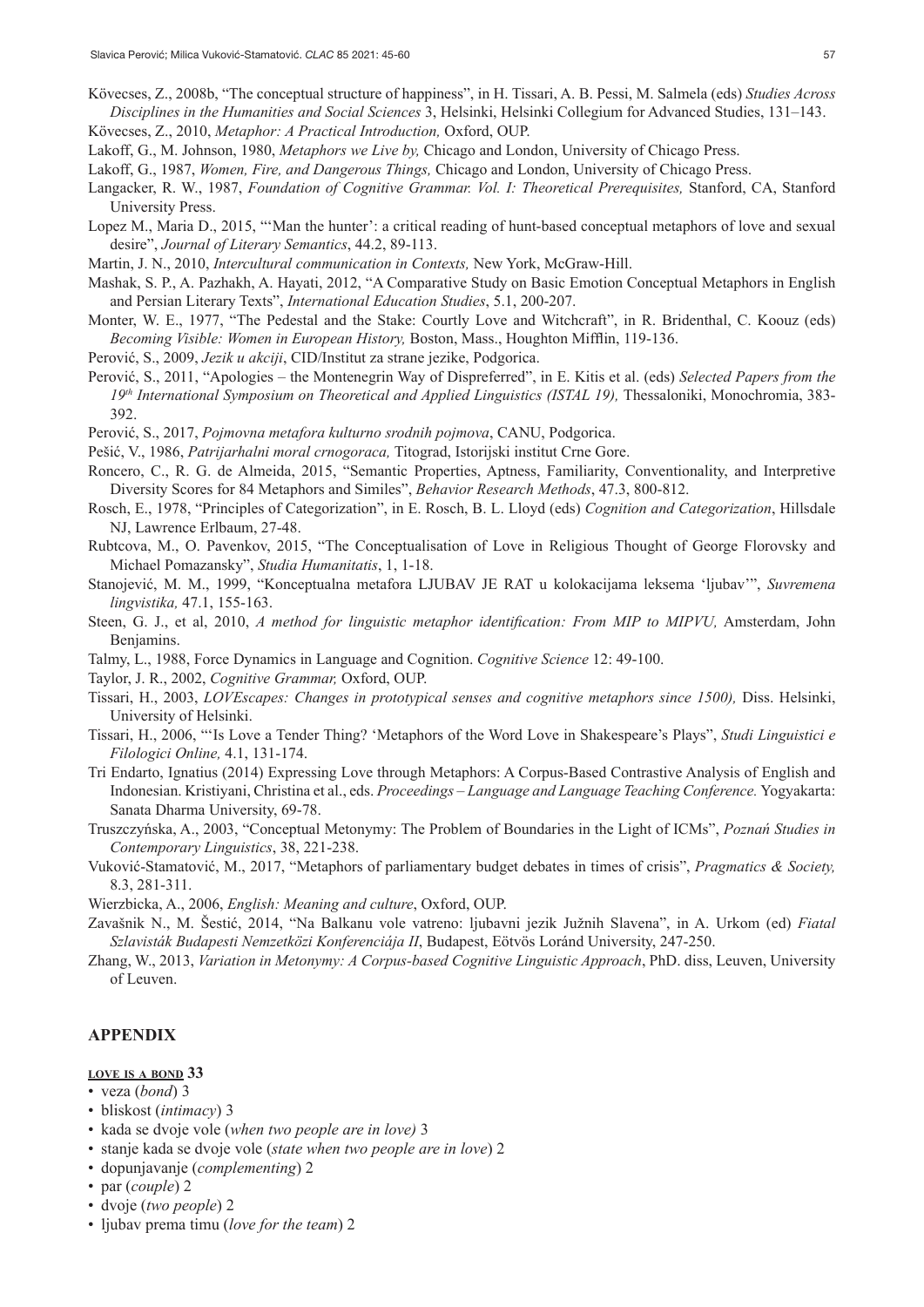- ono što drži porodicu na okupu (*what keeps the family together*) 2
- stvar koja spaja muškarca i ženu (*the thing that connects a man and a woman*) 2
- pripadnosti (*belonging*) 2
- muškarac i žena (*a man and a woman*) 2
- odnos muškarac i žena (*relation between a man and a woman*) 1
- iskreni odnos (*sincere relation*) 1
- yin and yang (*yin and yang*) 1
- povezanost (*connection*) 1
- povezuje ljude (*connecting people*) 1
- zajedništvo (*togetherness*) 1

## **love is physical suffering / illness 19**

- patnja (*suffering*) 3
- bolest (*illness*) 3
- bol (*pain*) 2
- slijepa (*blind*) 2
- ubija (*killing*) 2
- operacija bez anestetika (*surgery without anaesthetics*)
- zaraza (*contagion*) 1
- epidemija (*epidemics*) 1
- slabost (*weakness*) 1
- smrt (*death*) 1
- bojim je se (*I am afraid of it*) 1
- muka (*nausea*) 1

#### **love is food 14**

- čokolada (*chocolate*) 3
- bombon (*candy*) 2
- slatko od divljih jagoda (*conserve of wild strawberries*) 2
- vino (*wine*) 2
- kolač (*cake*) 1
- topao puding (*warm pudding*) 1
- jagoda (*strawberry*) 1
- med (*honey*) 1
- hrana (*food*) 1

## **love is an element of nature 13**

- vazduh (*air*) 3
- vatra (*fire*) 3
- voda (*water*) 2
- plamen (*flame*) 2
- more (*sea*) 1
- toplota (*heat*) 1
- vulkan (*volcano*) 1

## **love is <sup>a</sup> drug 10**

- droga (drug) 7
- stanje opijenosti (*state of drunkenness*) 2
- pijano stanje (*being drunk*) 1

#### **love is up 9**

- nebo (*sky*) 3
- zvijezda na nebu (*star in the sky*) 2
- zvijezda (*star*) 1
- sunce (*sun*) 1
- raj (*heaven*)1
- Bog (*God*) 1

## **love is a flower 9**

- cvijeće (*flowers*) 4
- cvijet (*flower*) 1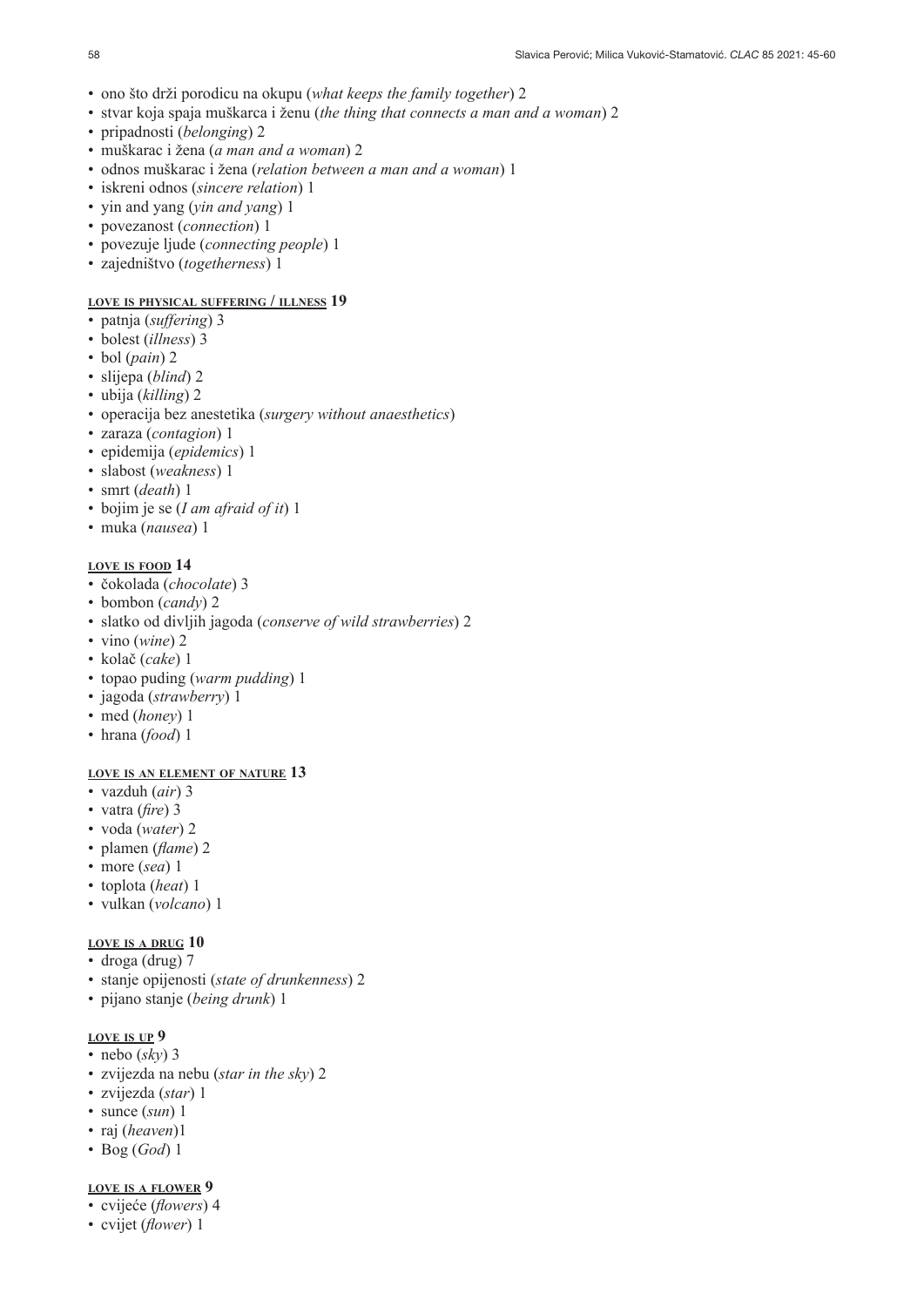- cvijeće na livadi (*meadow flowers*) 2
- pupoljak (*bud*) 1
- ruža (*rose*) 1

#### **love is closeness 8**

- ispunjenje (*fulfilment*) 2
- podrška (*support*) 2
- poštovanje (*respect*) 1
- povjerenje (*trust*) 1
- potreba (*need*) 1
- davanje (*giving*) 1

#### **love is light 7**

- svijetlo (*light*) 3
- svjetlost (*illumination*) 2
- iskra (*sparkle*) 1
- zora (*dawn*) 1

#### **love is a dream 6**

• san (*dream*) 6

#### **love is <sup>a</sup> disaster/horror 6**

- propast (*disaster*) 3
- užas (*horror*) 3

#### **love is insanity 5**

- ludilo (*madness*) 2
- dobar mentalni poremećaj (*a major mental disorder*) 1
- ludost (*insanity*) 1
- euforija (*euphoria*) 1

#### **love is business 4**

- investiranje (*investing*) 2
- propala investicija (*failed investment*) 1
- jeftina (*cheap*) 1

#### **love is confinement 4**

- zatvor (*prison*) 2
- ograničenje (*constraint*) 1
- robija (*doing time in jail*) 1

#### **love is everything 4**

- sve (*everything*) 2
- vasiona (*universe*) 2

#### **love is a weather phenomenon 3**

- duga (*rainbow*) 1
- oblak (*cloud*) 1
- udar groma (*striking of a thunder*) 1

#### **love is a fortress 4**

- tvrđava (*fortress*) 3
- moja fortica (*my fortress*) 1

#### **love is <sup>a</sup> precious possession 3**

- zlato (*gold*) 1
- zlatni prah s neba (*golden powder from the sky*) 1
- alfa romeo (*Alfa Romeo*) 1

#### **love is evil 3**

- zlo (*evil*) 2
- spletka (*machination*) 1